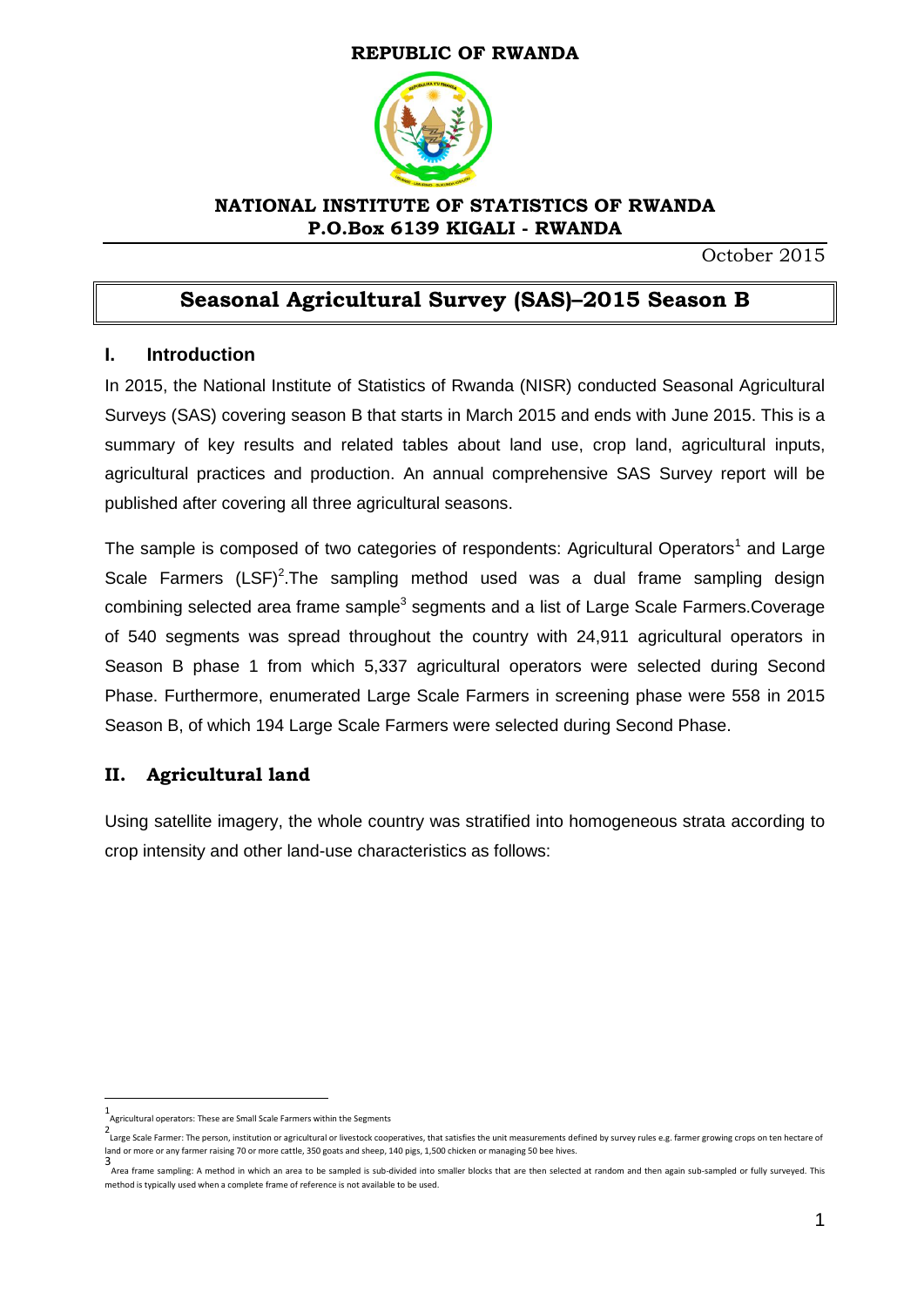| <b>Stratum</b> | <b>Description</b>                            | <b>Total (Hectares)</b> | <b>Percent</b> |
|----------------|-----------------------------------------------|-------------------------|----------------|
| 1.1            | Intensive agriculture land (Season A and B)   | 1,479,081.4             | 81.9           |
| 1.2            | Intensive agriculture land                    | 48,388.2                | 2.7            |
|                | (Season A and B, with potential for Season C) |                         |                |
| 2.1            | Other marshlands                              | 95,820.7                | 5.3            |
| 2.2            | Marshlands potential for rice                 | 20,200.9                | 1.1            |
| 3.0            | Rangeland                                     | 133,848.5               | 7.4            |
| 10.0           | Tea plantation                                | 28,763.1                | 1.6            |
|                | Total agriculture land                        | 1,806,102.9             | 100.0          |

2015 Seasonal Agriculture Survey

#### **III. Farm characteristics (Area and Production)**

#### *Crop Land*

In 2015 Season B, the main crops were Cassava (22.8% of the total cultivated area), Banana (23.1% of the total cultivated area), Beans (16.6% of the total cultivated area), and Sorghum (8.8% of the total cultivated area); other crops took 28.7% of the total cultivated area. Fallow land represented 20.98% in season B of the total arable land of Rwanda.

#### *Crop Production*

In 2015 Season B, the share of crop production by groups of crops in Rwanda was highest for Tubers and Roots (41.1%) followed by Banana (27.0%) and Cereals (7.4%). Other crop groups contributed as follows: Legumes and Pulses (6.3%) and Vegetables and Fruits (4.4%).

## **IV. Agricultural Inputs**

#### *Use of seeds and fertilizers*

In 2015 Season B, 88.4% of agricultural operators used traditional seeds whereas 11.6% used improved seed. For LSF, the use of traditional seeds and improved seeds were 60.2% and 39.8% respectively.

For agricultural operators, the use of organic fertilizers and inorganic fertilizers were 43.1% and 14.6% for 2015 season B, respectively. On the other hand, for LSF, the use of organic fertilizers and inorganic fertilizers were 42.3% and 51.5% for 2015 season B, respectively.

#### *Use of pesticides*

In 2015 Season B, the percentage of agriculture operators who used pesticides is 7.9%.Among the Large Scale farmers, the percentage of those who used pesticides was 32.9%.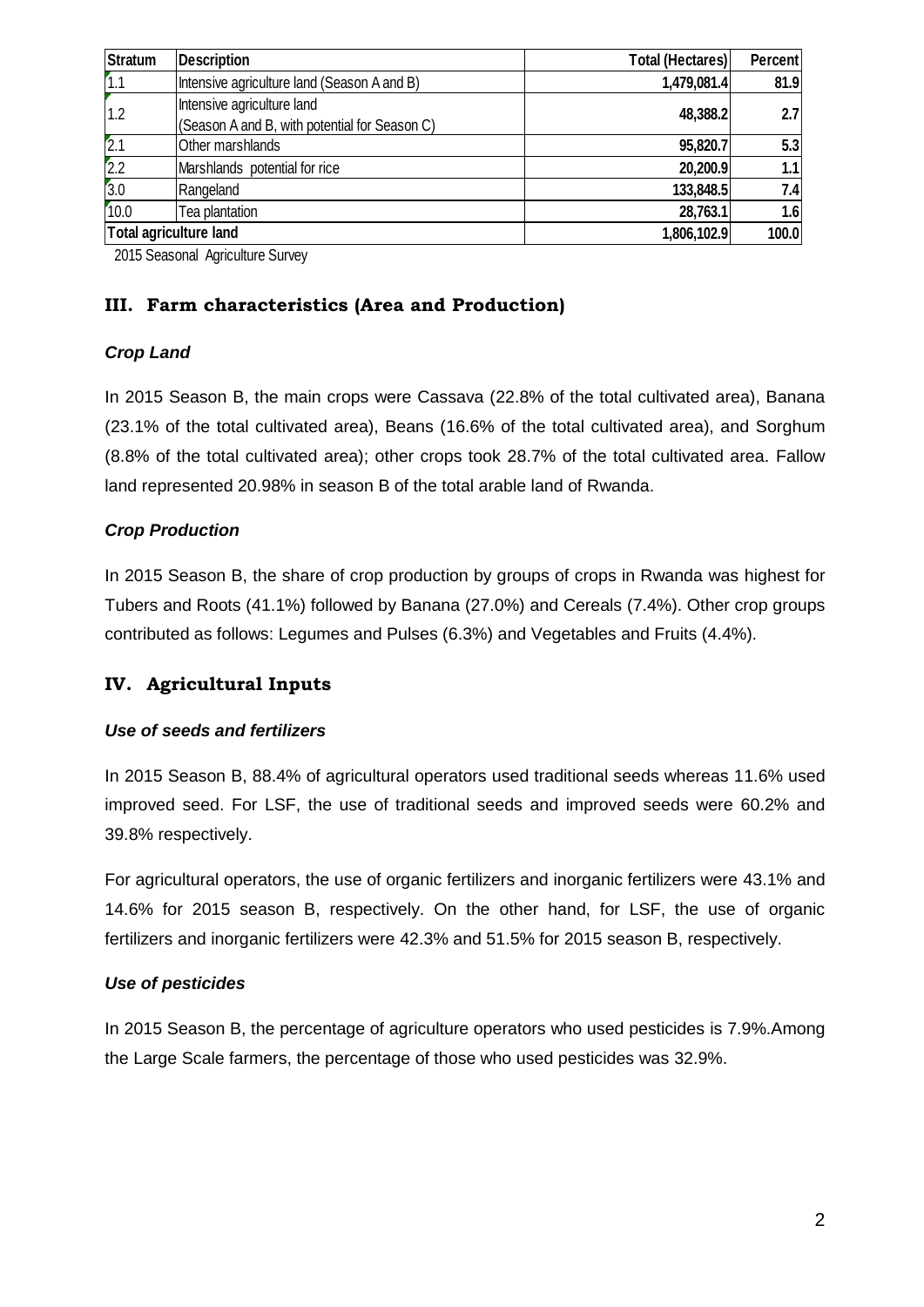## **V. Agricultural practices**

#### *Irrigation practices*

In 2015 season B, 1.5% of agriculture operators practised irrigation while 28.4% of Large Scale Farmers practised irrigation.

## *Anti-erosion activities*

In 2015 season B, 65.2 % of all agriculture operators practised anti-erosion activities.Likewise, Large Scale Farmers who practised anti-erosion activities was 53.1 %.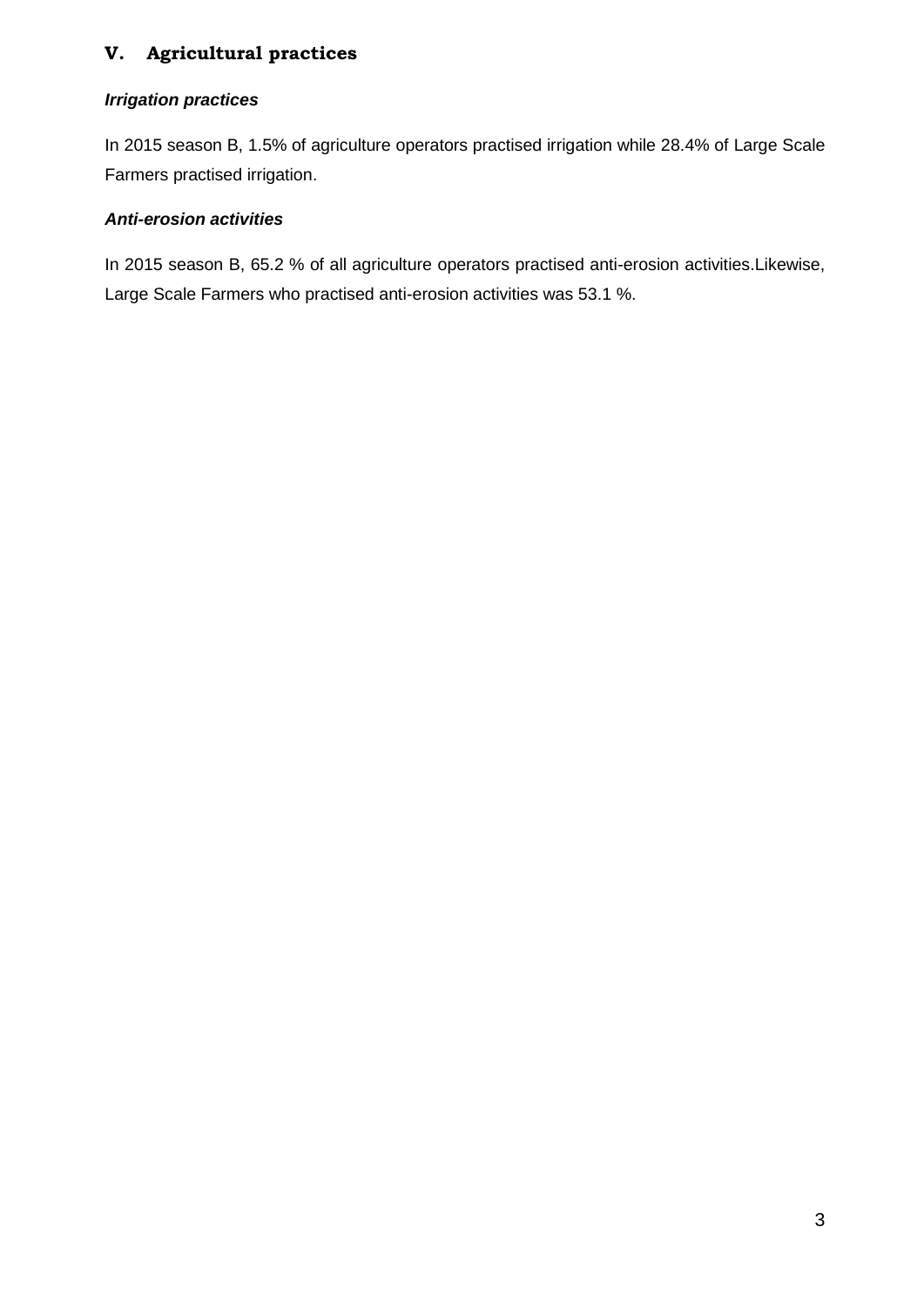| <b>District</b>           | <b>Sratum</b><br>11.1 | <b>District</b>  | Sratum 1.2   | <b>District</b>      | Sratum'2.1   | <b>District</b>     | Sratum 2.2   | <b>District</b>    | Sratum 3.0   |
|---------------------------|-----------------------|------------------|--------------|----------------------|--------------|---------------------|--------------|--------------------|--------------|
| Nyagatare                 | 7.9%                  | Nyabihu          | 37.7%        | Bugesera             | 23.3%        | Gisagara            | 12.1%        | Kayonza            | 37.0%        |
| <b>Bugesera</b>           | 5.4%                  | Musanze          | 31.5%        | Gisagara             | 8.8%         | Rusizi              | 11.5%        | Nyagatare          | 29.9%        |
| 3 Kayonza                 | 5.2%                  | Rubavu           | 21.8%        | Gatsibo              | 8.7%         | Nyanza              | 11.5%        | Gatsibo            | 22.0%        |
| Ngoma                     | 4.7%                  | Rutsiro          | 5.9%         | Nyagatare            | 7.9%         | Huye                | 11.2%        | Ngororero          | 3.3%         |
| Gatsibo                   | 4.6%                  | Ngororero        | 3.1%         | Ruhango              | 4.9%         | <b>Bugesera</b>     | 11.0%        | Rutsiro            | 2.9%         |
| 6 Kirehe                  | 4.3%                  | Nyagatare        | 0.0%         | Nyanza               | 4.9%         | Nyagatare           | 7.4%         | Kirehe             | 2.1%         |
| Gicumbi                   | 4.2%<br>4.1%          | <b>Bugesera</b>  | 0.0%<br>0.0% | Nyaruguru<br>Kamonyi | 4.4%<br>4.2% | Gatsibo             | 6.7%<br>5.9% | Nyabihu<br>Rubavu  | 2.1%<br>0.7% |
| Rw amagana                |                       | Kayonza          |              |                      |              | Kayonza             |              |                    |              |
| 9 Karongi<br>10 Nyamagabe | 4.0%<br>3.8%          | Ngoma<br>Gatsibo | 0.0%<br>0.0% | Nyamagabe<br>Kayonza | 3.6%<br>3.1% | Rw amagana<br>Ngoma | 5.0%<br>4.5% | Gisagara<br>Rusizi | 0.0%<br>0.0% |
| 11 Gakenke                | 3.8%                  | Kirehe           | 0.0%         | Huye                 | 3.1%         | Nyamasheke          | 4.5%         | Nyanza             | 0.0%         |
| 12 Kamonyi                | 3.6%                  | Gicumbi          | 0.0%         | Rw amagana           | 3.1%         | Muhanga             | 2.6%         | Huye               | 0.0%         |
| 13 Nyanza                 | 3.6%                  | Rw amagana       | 0.0%         | Gasabo               | 3.0%         | Ruhango             | 2.2%         | <b>Bugesera</b>    | 0.0%         |
| 14 Ruhango                | 3.5%                  | Karongi          | 0.0%         | Gakenke              | 2.7%         | Gasabo              | 1.7%         | Rw amagana         | 0.0%         |
| 15 Muhanga                | 3.4%                  | Nyamagabe        | 0.0%         | Rulindo              | 2.0%         | Kirehe              | 0.9%         | Ngoma              | 0.0%         |
| 16 Gisagara               | 3.3%                  | Gakenke          | 0.0%         | Gicumbi              | 1.7%         | Gakenke             | 0.4%         | Nyamasheke         | 0.0%         |
| 17 Ngororero              | 3.3%                  | Kamonyi          | 0.0%         | Ngororero            | 1.4%         | Kamonyi             | 0.3%         | Muhanga            | 0.0%         |
| 18 Rutsiro                | 3.2%                  | Nyanza           | 0.0%         | Rusizi               | 1.2%         | Ngororero           | 0.3%         | Ruhango            | 0.0%         |
| 19 Nyamasheke             | 3.2%                  | Ruhango          | 0.0%         | Muhanga              | 1.2%         | Nyamagabe           | 0.2%         | Gasabo             | 0.0%         |
| 20 Nyaruguru              | 3.2%                  | Muhanga          | 0.0%         | Karongi              | 1.2%         | Karongi             | 0.1%         | Gakenke            | 0.0%         |
| 21 Burera                 | 3.0%                  | Gisagara         | 0.0%         | <b>Burera</b>        | 1.1%         | Rulindo             | 0.1%         | Kamonyi            | 0.0%         |
| 22 Rulindo                | 2.8%                  | Nyamasheke       | 0.0%         | Nyamasheke           | 1.0%         | Nyabihu             | 0.0%         | Nyamagabe          | 0.0%         |
| 23 Rusizi                 | 2.8%                  | Nyaruguru        | 0.0%         | Nyabihu              | 0.9%         | Musanze             | 0.0%         | Karongi            | 0.0%         |
| 24 Huye                   | 2.7%                  | <b>Burera</b>    | 0.0%         | Musanze              | 0.8%         | Rubavu              | 0.0%         | Rulindo            | 0.0%         |
| 25 Gasabo                 | 1.8%                  | Rulindo          | 0.0%         | Rutsiro              | 0.8%         | Rutsiro             | 0.0%         | Musanze            | 0.0%         |
| 26 Nyabihu                | 1.3%                  | Rusizi           | 0.0%         | Kirehe               | 0.5%         | Nyaruguru           | 0.0%         | Nyaruguru          | 0.0%         |
| 27 Musanze                | 1.2%                  | Huye             | 0.0%         | Kicukiro             | 0.2%         | Gicumbi             | 0.0%         | Gicumbi            | 0.0%         |
| 28 Rubavu                 | 1.1%                  | Gasabo           | 0.0%         | Nyarugenge           | 0.2%         | <b>Burera</b>       | 0.0%         | <b>Burera</b>      | 0.0%         |
| 29 Kicukiro               | 0.6%                  | Kicukiro         | 0.0%         | Ngoma                | 0.1%         | Kicukiro            | 0.0%         | Kicukiro           | 0.0%         |
| 30 Nyarugenge             | 0.5%                  | Nyarugenge       | 0.0%         | Rubavu               | 0.1%         | Nyarugenge          | 0.0%         | Nyarugenge         | 0.0%         |

# **Table 1. Share (%) of Area occupied by Strata within Districts by descending order**

2015 Seasonal Agriculture Survey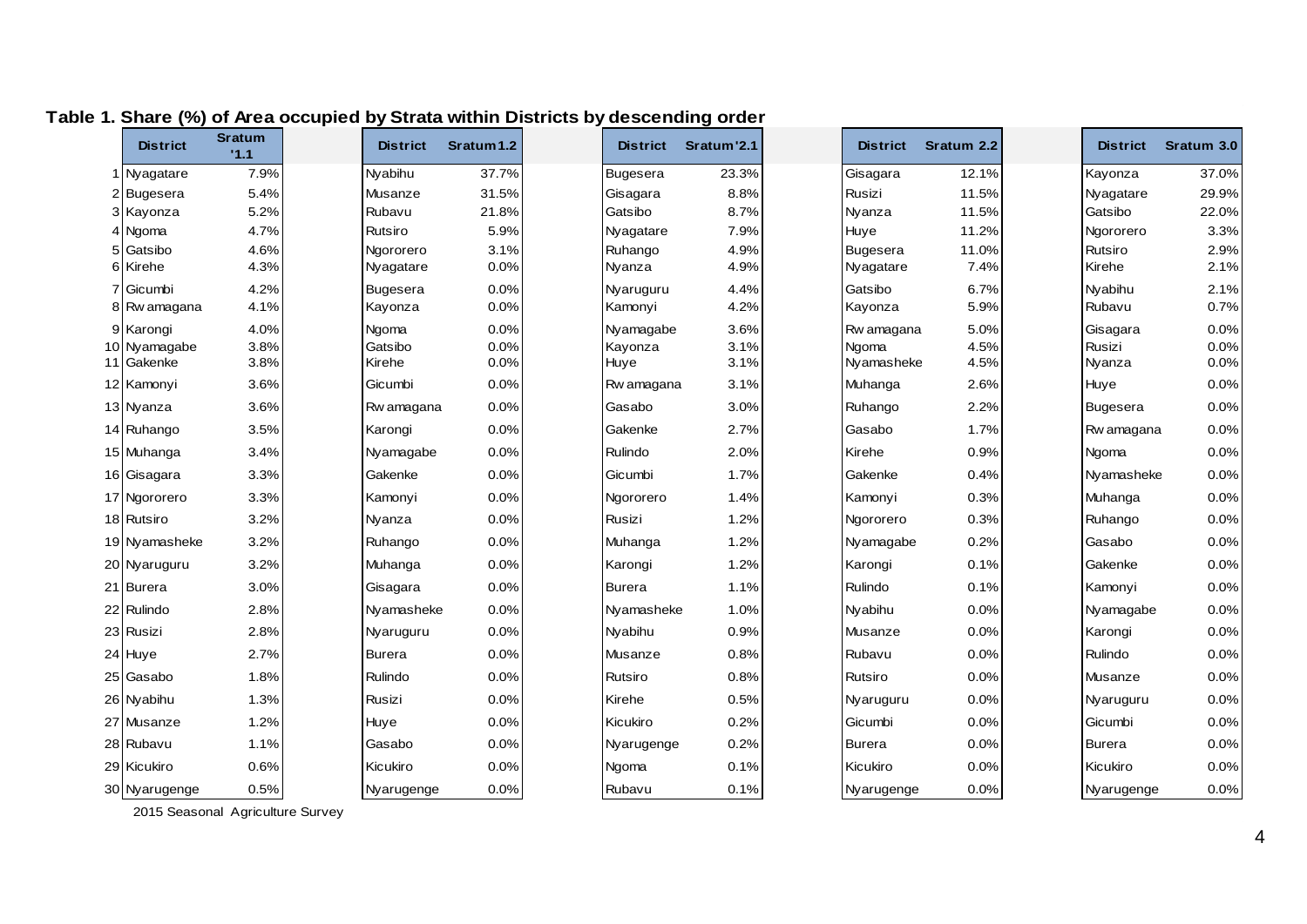|                                                 |                     |                          | <b>Agricultural Operators</b> |               |                 |                     | <b>LSF</b>   | <b>All Rwanda</b>   |                |
|-------------------------------------------------|---------------------|--------------------------|-------------------------------|---------------|-----------------|---------------------|--------------|---------------------|----------------|
| <b>Crops</b><br><b>Strata</b>                   | $1.1$               | 1.2                      | 2.1                           | 2.2           | 3.0             | S/Total 1           | S/Total_2    | <b>Total</b>        | <b>Percent</b> |
| <b>Cereals</b>                                  | 176,177             | 5,248                    | 12,455                        | 9,235         | 9,007           | 212,121             | 2,925        | 215,046             | 15.6           |
| Maize                                           | 59,854              | 3,948                    | 3,967                         | 711           | 2,677           | 71,156              | 996          | 72,152              | 5.2            |
| Sorghum                                         | 106,905             | 56                       | 6,378                         | 603           | 6,310           | 120,252             | 327          | 120,580             | 8.8            |
| Paddy rice                                      | 1,698               |                          | 2,060                         | 7,916         |                 | 11,674              | 1,450        | 13,125              | 1.0            |
| Wheat                                           | 6,020               | 1,244                    |                               | 4             |                 | 7,267               | 99           | 7,366               | 0.5            |
| Other cereals                                   | 1,701               |                          | 49                            | 0             | 20              | 1,771               | 52           | 1,823               | 0.1            |
| <b>Tubers and Roots</b>                         | 414,991             | 21,950                   | 13,922                        | 802           | 7,306           | 458,971             | 711          | 459,682             | 33.4           |
| Cassava                                         | 300,262             | 46                       | 6,041                         | 292           | 6,702           | 313,342             | 434          | 313,777             | 22.8           |
| <b>Sweet Potatoes</b>                           | 63,739              | 695                      | 4,242                         | 325           | 194             | 69,195              | 74           | 69,269              | 5.0            |
| <b>Irish Potatoes</b>                           | 33,963              | 21,115                   | 1.924                         | 42            | 307             | 57,350              | 202          | 57.552              | 4.2            |
| Yams & Taro                                     | 17,027              | 94                       | 1,716                         | 143           | 104             | 19,084              | $\mathbf 1$  | 19,084              | 1.4            |
| <b>Banana</b>                                   | 309,344             | 210                      | 2,662                         | 165           | 4,538           | 316,920             | 544          | 317,464             | 23.1           |
| Cooking Banana                                  | 111,367             | 47                       | 841                           | 70            | 3,528           | 115,854             | 347          | 116,201             | 8.5            |
| Dessert banana                                  | 38,878              | 3                        | 387                           | 13            | 275             | 39,555              | 135          | 39,690              | 2.9            |
| Banana for beer                                 | 159,099             | 160                      | 1,433                         | 83            | 736             | 161,511             | 62           | 161,573             | 11.8           |
| <b>Legumes &amp; Pulses</b>                     | 255,044             | 2,838                    | 9,663                         | 1,138         | 9,374           | 278,056             | 2,346        | 280,402             | 20.4           |
| <b>Beans</b>                                    | 209,429             | 1,570                    | 6,339                         | 514           | 8,638           | 226,490             | 1,984        | 228,474             | 16.6           |
| <b>Bush beans</b>                               | 131,331             | $\overline{\phantom{a}}$ | 4,875                         | 472           | 8,600           | 145,278             | 1,948        | 147,226             | 10.7           |
| Climbing beans                                  | 78,097              | 1,570                    | 1,464                         | 42            | 38              | 81,211              | 37           | 81,248              | 5.9            |
| Peas                                            | 12,259              | 1,266                    | 54                            | 3             | 111             | 13,693              | 51           | 13,744              | $1.0$          |
| Groundnuts                                      | 13,086              |                          | 424                           | 20            | 525             | 14,054              | 22           | 14,077              | $1.0$          |
| Soya beans                                      | 20,241              | 3                        | 2,846                         | 601           | 99              | 23,790              | 288          | 24,078              | 1.8            |
| Other legumes & Pulses                          | 30                  |                          |                               |               |                 | 30                  |              | 30                  | 0.0            |
| <b>Vegetables and Fruits</b>                    | 20,629              | 1,584                    | 2,737                         | 386           | 877             | 26,213              | 550          | 26,763              | 1.9            |
| Vegetables                                      | 10,608              | 978                      | 2,674                         | 372           | 211             | 14,843              | 126          | 14,969              | 1.1            |
| <b>Fruits</b>                                   | 10,021              | 606                      | 64                            | 14            | 665             | 11,370              | 424          | 11,794              | 0.9            |
| <b>Other crops</b><br>Total developped crop lar | 66,729<br>1,242,913 | 3,554<br>35,384          | 2,857<br>44,295               | 306<br>12,033 | 1,537<br>32,638 | 74,982<br>1,367,263 | 706<br>7,780 | 75,687<br>1,375,043 | 5.5<br>100.0   |
| <b>Total Physical crop land</b>                 | 925,043             | 33,089                   | 39,418                        | 7,515         | 30,876          | 1,035,941           | 13,899       | 1,049,840           | 100.0          |
| <b>Fallow land</b>                              | 187,527             | 4,384                    | 20,665                        | 3,094         | 1,841           | 217,512             | 2,733        | 220,245             | 21.0           |

#### **Table 2. Area (Ha) Cultivated by Crop and Group of Crops by Stratum (Hectares)**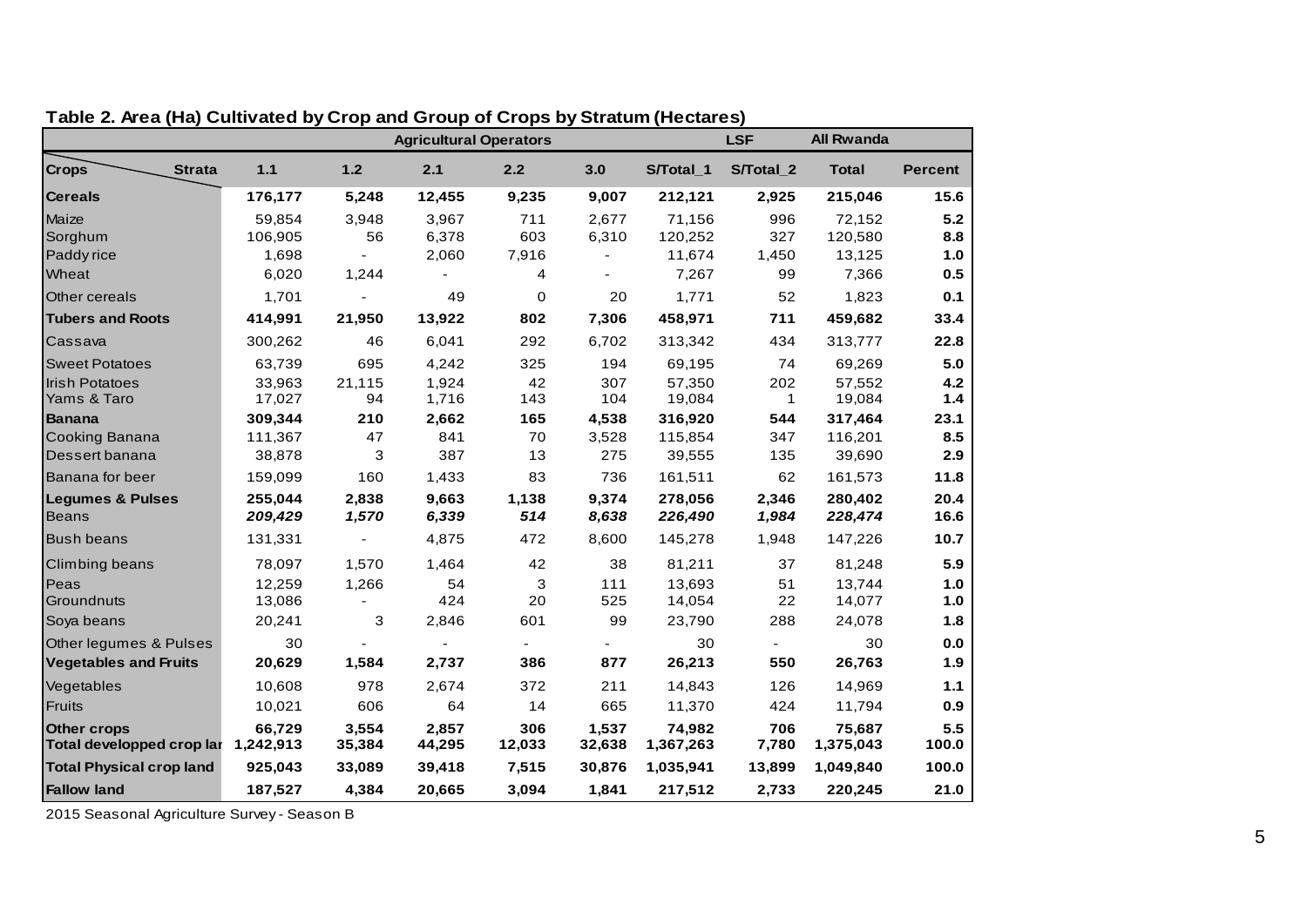| <b>Crops</b>           |       |       | <b>Strata</b> |        |       |                   |
|------------------------|-------|-------|---------------|--------|-------|-------------------|
|                        | 1.1   | $1.2$ | 2.1           | 2.2    | 3.0   | <b>All Rwanda</b> |
| <b>Maize</b>           | 1,082 | 757   | 639           | 970    | 881   | 1,036             |
| <b>Paddy rice</b>      | 3,380 |       | 3,963         | 5,152  |       | 4,476             |
| Sorghum                | 850   |       | 1,136         | 525    | 546   | 847               |
| <b>Wheat</b>           | 765   | 414   |               |        |       | 709               |
| <b>Other cereals</b>   | 323   |       | 57            |        |       | 303               |
| Cassava                | 1,691 |       | 1,474         | 907    | 752   | 1,664             |
| <b>Sweet Potatoes</b>  | 5,971 | 3,291 | 7,191         | 5,948  | 5,942 | 6,016             |
| <b>Irish Potatoes</b>  | 4,083 | 8,509 | 2,616         | 2,094  | 3,774 | 5,675             |
| Yams & Taro            | 3,592 | 9,066 | 4,841         | 2,757  | 2,360 | 3,718             |
| <b>Cooking Banana</b>  | 3,361 | 9,172 | 1,950         | 1,382  | 2,750 | 3,331             |
| <b>Dessert banana</b>  | 2,269 |       | 2,408         | 1,728  | 1,441 | 2,259             |
| <b>Banana for beer</b> | 2,481 | 803   | 3,200         | 2,033  | 3,211 | 2,489             |
| <b>Beans</b>           | 821   | 1,076 | 720           | 646    | 744   | 817               |
| <b>Bush beans</b>      | 750   |       | 635           | 638    | 742   | 747               |
| <b>Climbing beans</b>  | 940   | 1,076 | 1,004         | 733    | 1,092 | 943               |
| <b>Peas</b>            | 298   | 281   | 358           |        | 81    | 296               |
| <b>Ground nuts</b>     | 379   |       | 80            |        | 439   | 371               |
| Soya beans             | 376   |       | 459           | 474    | 220   | 387               |
| <b>Vegetables</b>      | 9,625 | 2,860 | 7,599         | 12,314 | 446   | 8,725             |
| <b>Fruits</b>          | 1,215 | 476   |               |        | 34    | 1,070             |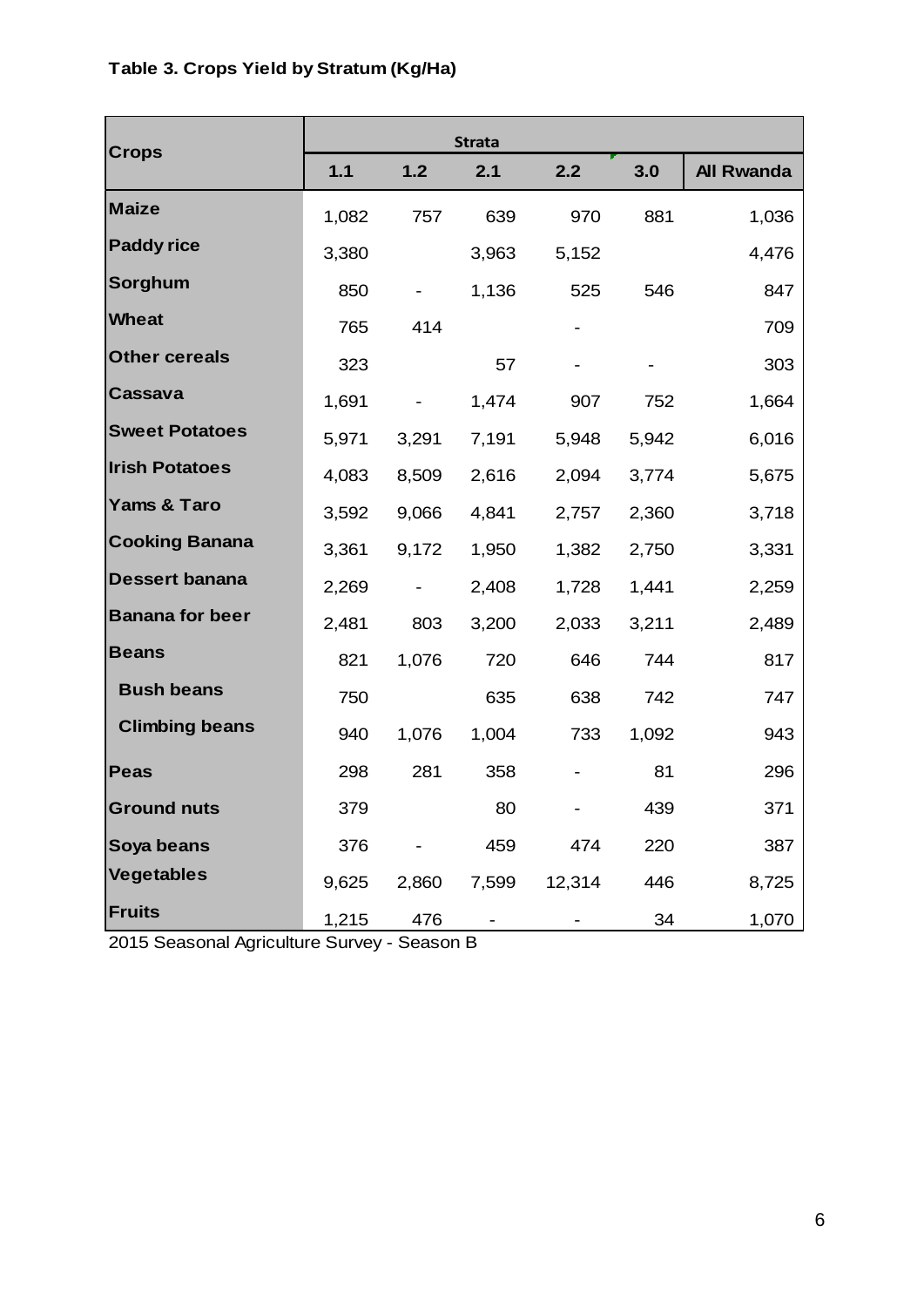| $\frac{1}{2}$ able +. Todaotion of main or ope $\frac{1}{2}$ |           |         | <b>Agricultural Operators</b> |        |        |           | <b>LSF</b> | <b>All Rwanda</b> |                |
|--------------------------------------------------------------|-----------|---------|-------------------------------|--------|--------|-----------|------------|-------------------|----------------|
| <b>Crops</b><br><b>Strata</b>                                | $1.1$     | $1.2$   | 2.1                           | 2.2    | 3.0    | S/Total_1 | S/Total_2  | <b>Total</b>      | <b>Percent</b> |
| <b>Cereals</b>                                               | 166,593   | 3,504   | 17,943                        | 41,793 | 5,806  | 235,639   | 5,799.4    | 241,439           | 7.4            |
| Maize                                                        | 64,785    | 2,989   | 2,533                         | 690    | 2,359  | 73,356    | 1,418.7    | 74,775            | 2.3            |
| Paddy rice                                                   | 5,738     |         | 8,164                         | 40,787 |        | 54,688    | 4,052.0    | 58,740            | 1.8            |
| Sorghum                                                      | 90,914    |         | 7,243                         | 317    | 3,447  | 101,921   | 227.1      | 102,148           | 3.1            |
| Wheat                                                        | 4,607     | 515     |                               |        |        | 5,122     | 101.0      | 5,223             | 0.2            |
| Other cereals                                                | 549       |         | 3                             |        |        | 552       | 0.6        | 552               | 0.0            |
| <b>Tubers and Roots</b>                                      | 1,088,214 | 182,808 | 52,746                        | 2,681  | 7,592  | 1,334,041 | 2,450.0    | 1,336,491         | 41.1           |
| Cassava                                                      | 507,815   |         | 8,902                         | 265    | 5,039  | 522,021   | 194.0      | 522,215           | 16.0           |
| <b>Sweet Potatoes</b>                                        | 380,586   | 2,288   | 30,505                        | 1,933  | 1,151  | 416,464   | 228.8      | 416,693           | 12.8           |
| <b>Irish Potatoes</b>                                        | 138,657   | 179,669 | 5,033                         | 88     | 1,157  | 324,603   | 2,027.2    | 326,631           | 10.0           |
| Yams & Taro                                                  | 61,156    | 851     | 8,305                         | 395    | 245    | 70,952    |            | 70,952            | 2.2            |
| Banana                                                       | 857,335   | 564     | 7,158                         | 287    | 12,460 | 877,804   | 1,048.2    | 878,852           | 27.0           |
| Cooking Banana                                               | 374,328   | 436     | 1,640                         | 97     | 9,702  | 386,202   | 837.0      | 387,039           | 11.9           |
| Dessert banana                                               | 88,202    |         | 933                           | 22     | 396    | 89,552    | 117.9      | 89,670            | 2.8            |
| Banana for beer                                              | 394,805   | 129     | 4,586                         | 168    | 2,362  | 402,050   | 93.3       | 402,143           | 12.4           |
| <b>Legumes &amp; Pulses</b>                                  | 188,163   | 2,045   | 5,927                         | 617    | 6,688  | 203,440   | 1,810.7    | 205,251           | 6.3            |
| Beans                                                        | 171,938   | 1,689   | 4,567                         | 332    | 6,427  | 184,953   | 1,681.8    | 186,634           | 5.7            |
| Bush beans                                                   | 98,561    |         | 3,097                         | 301    | 6,385  | 108,344   | 1,649.8    | 109,994           | 3.4            |
| Climbing beans                                               | 73,377    | 1,689   | 1,470                         | 31     | 42     | 76,608    | 32.0       | 76,640            | 2.4            |
| Peas                                                         | 3,654     | 356     | 19                            |        | 9      | 4,038     | 23.9       | 4,062             | 0.1            |
| Ground nuts                                                  | 4,964     |         | 34                            |        | 231    | 5,228     | 1.7        | 5,229             | 0.2            |
| Soya beans                                                   | 7,607     |         | 1,307                         | 285    | 22     | 9,221     | 103.4      | 9,325             | 0.3            |
| <b>Vegetables and Fruits</b>                                 | 114,273   | 3,086   | 20,317                        | 4,583  | 117    | 142,376   | 841        | 143,217           | 4.4            |
| Vegetables                                                   | 102,101   | 2,798   | 20,317                        | 4,583  | 94     | 129,893   | 703.9      | 130,597           | 4.0            |
| Fruits                                                       | 12,171    | 288     |                               |        | 23     | 12,483    | 137.2      | 12,620            | 0.4            |
| <b>Other crops</b>                                           | 400,878   | 3,314   | 32,446                        | 849    | 59     | 437,546   | 12,356     | 449,903           | 13.8           |
| <b>All Rwanda</b>                                            | 2,815,456 | 195,321 | 136,538                       | 50,810 | 32,722 | 3,230,846 | 24,306     | 3,255,152         | 100.0          |

#### **Table 4. Production of Main Crops (MT)**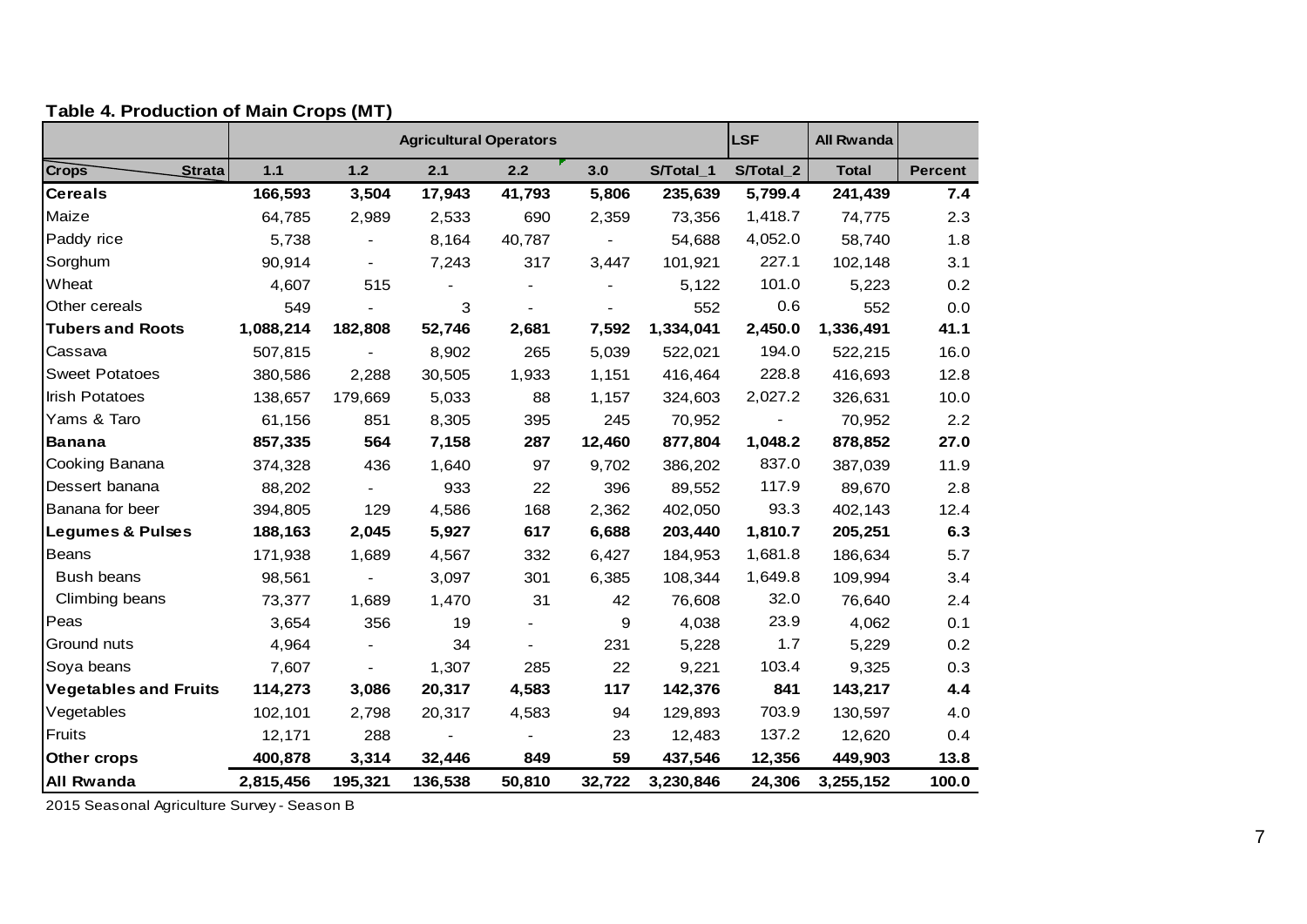#### **Table 5. Selected Segments by Strata for SAS 2015**

| <b>Stratum</b> | Area<br>(Km2) | <b>Number</b><br>οf<br><b>Sampled</b><br><b>Segment</b><br>s |
|----------------|---------------|--------------------------------------------------------------|
| 1.1            | 14,791        | 340                                                          |
| 1.2            | 484           | 48                                                           |
| 2.1            | 958           | 64                                                           |
| 2.2            | 202           | 40                                                           |
| 3.0            | 1,338         | 48                                                           |
| All Rwanda     |               | 54                                                           |

2015 Seasonal Agriculture Survey

### **Table 6 : Agricultural Operators and LSF by Stratum**

|                     | <b>Strata</b> | <b>Total</b>  |      |
|---------------------|---------------|---------------|------|
| <b>Agricultural</b> |               | <b>Number</b> | %    |
|                     | 1.1           | 3,621         | 67.8 |
|                     | 1.2           | 527           | 9.9  |
| <b>Operators</b>    | 2.1           | 492           | 9.2  |
|                     | 2.2           | 425           | 8.0  |
|                     | 3.0           | 272           | 5.1  |
|                     | All Rwanda    | 5,337         | 100  |
| <b>LSF</b>          |               | 194           | 100  |

2015 Seasonal Agriculture Survey - Season B

## **Table 7. Agricultural Operators by type (%)**

|                         | <b>Strata</b>     | <b>Individual</b> |      | Cooperative   |      | <b>Total</b>  |     |
|-------------------------|-------------------|-------------------|------|---------------|------|---------------|-----|
|                         |                   | <b>Number</b>     | %    | <b>Number</b> | $\%$ | <b>Number</b> | %   |
|                         | 1.1               | 3,605             | 100  | 16            | 0.4  | 3,621         | 100 |
| <b>Agricultur</b><br>al | 1.2               | 527               | 100  | 0             | 0.0  | 527           | 100 |
| <b>Operators</b>        | 2.1               | 487               | 99.0 | 5             | 1.0  | 492           | 100 |
|                         | 2.2               | 423               | 99.5 | 2             | 0.5  | 425           | 100 |
|                         | 3.0               | 271               | 100  | 1             | 0.4  | 272           | 100 |
|                         | <b>All Rwanda</b> | 5,313             | 99.6 | 24            | 0.4  | 5,337         | 100 |
| <b>LSF</b>              |                   |                   |      |               |      | 194           | 100 |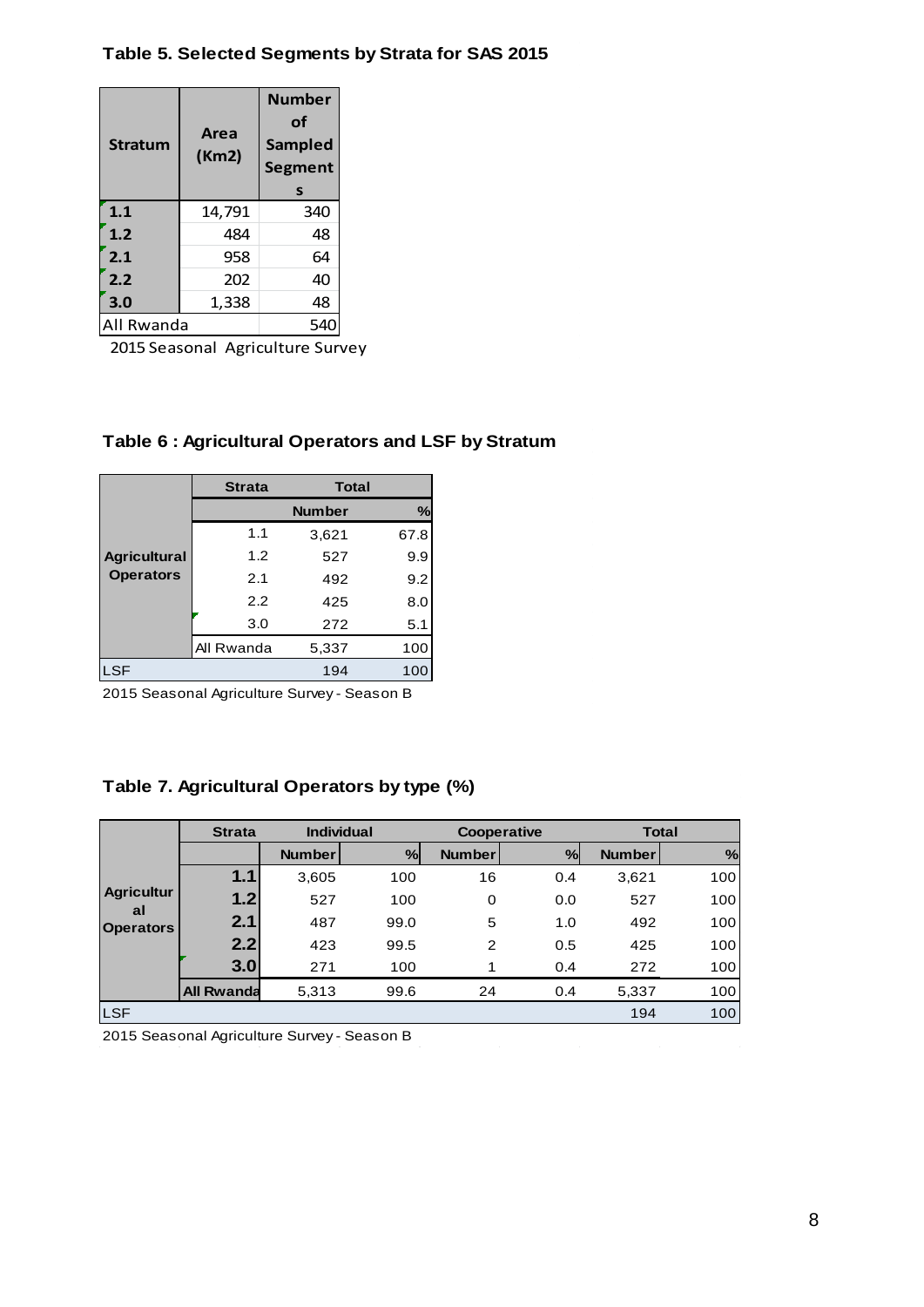|                   |               | <b>Yes</b>     | <b>No</b>      | <b>Total</b>   |
|-------------------|---------------|----------------|----------------|----------------|
|                   | <b>Strata</b> | <b>Percent</b> | <b>Percent</b> | <b>Percent</b> |
|                   | 1.1           | 14.9           | 85.1           | 100            |
| <b>Agricultur</b> | 1.2           | 13.5           | 86.5           | 100            |
| al                | 2.1           | 33.3           | 66.7           | 100            |
| <b>Operators</b>  | 2.2           | 70.6           | 29.4           | 100            |
|                   | 3.0           | 9.6            | 90.4           | 100            |
|                   | All Rwanda    | 15.2           | 84.8           | 100            |
| <b>LSF</b>        |               | 58.8           | 41.2           | 100            |

**Table 8. Cooperative Membership**

2015 Seasonal Agriculture Survey - Season B

#### **Table 9. Agricultural Operators by Residency (%)**

|                   | <b>Agricultural Operators</b> |                    |              |  |  |  |  |
|-------------------|-------------------------------|--------------------|--------------|--|--|--|--|
| <b>Strata</b>     | <b>Resident</b>               | <b>Von residen</b> | <b>Total</b> |  |  |  |  |
| 1.1               | 26.9                          | 73.1               | 100          |  |  |  |  |
| 1.2               | 25.3                          | 74.7               | 100          |  |  |  |  |
| 2.1               | 2.1                           | 97.9               | 100          |  |  |  |  |
| 2.2               | 0.6                           | 99.4               | 100          |  |  |  |  |
| 3.0               | 95.9                          | 4.1                | 100          |  |  |  |  |
| <b>All Rwanda</b> | 23.8                          | 76.2               | 100          |  |  |  |  |

2015 Seasonal Agriculture Survey - Season B

#### **Table 10. Percentage of Agricultural Operators by Gender and Stratum**

|                   | <b>Agricultural Operators</b>                |      |     |  |  |  |  |  |  |
|-------------------|----------------------------------------------|------|-----|--|--|--|--|--|--|
| <b>Strata</b>     | <b>Total</b><br><b>Male</b><br><b>Female</b> |      |     |  |  |  |  |  |  |
| 1.1               | 68.0                                         | 32.0 | 100 |  |  |  |  |  |  |
| 1.2               | 66.6                                         | 33.4 | 100 |  |  |  |  |  |  |
| 2.1               | 66.3                                         | 33.7 | 100 |  |  |  |  |  |  |
| 2.2               | 70.4                                         | 29.6 | 100 |  |  |  |  |  |  |
| 3.0               | 75.3                                         | 24.7 | 100 |  |  |  |  |  |  |
| <b>All Rwanda</b> | 68.0                                         | 32.0 | 100 |  |  |  |  |  |  |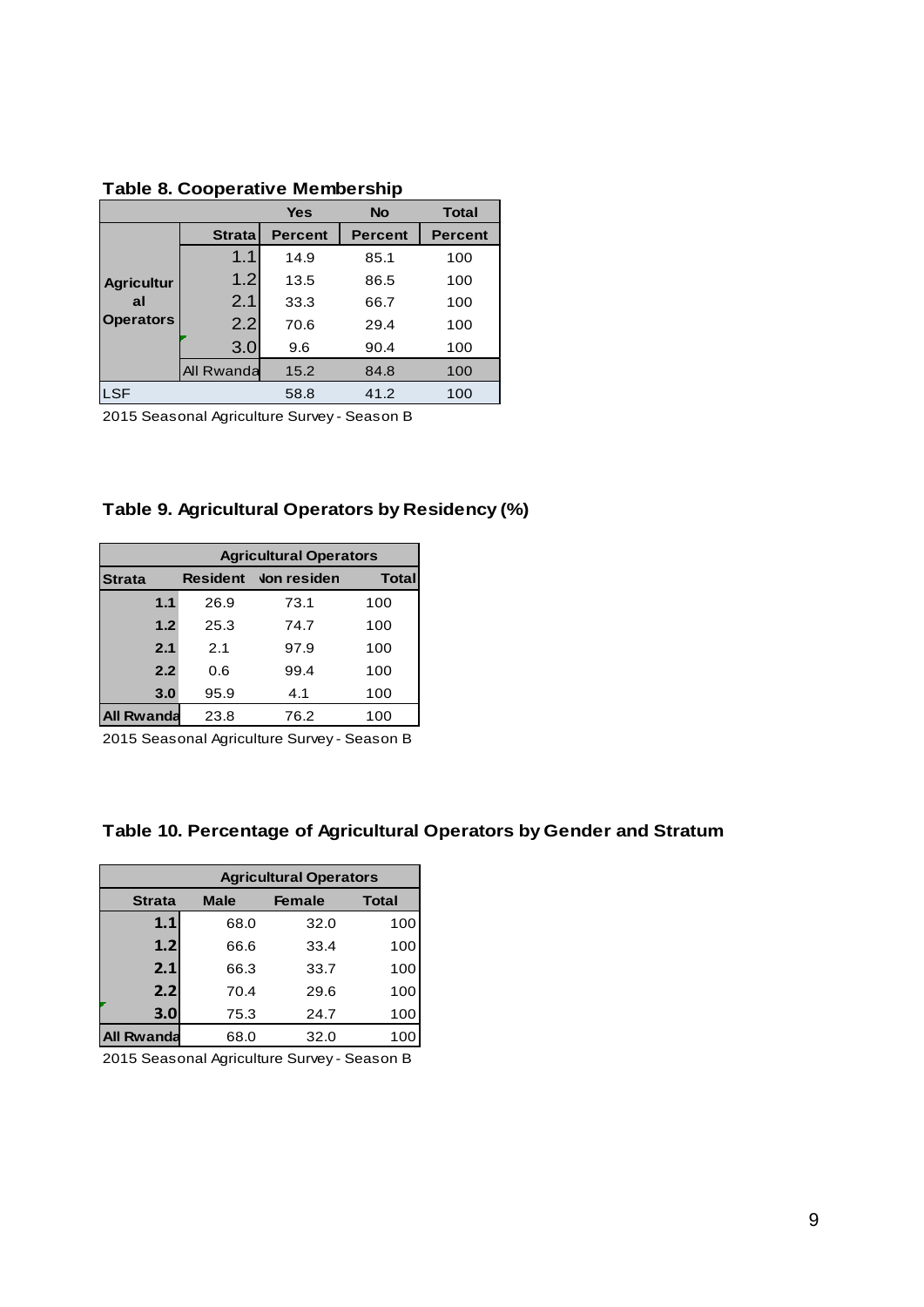#### **Table 11. Age Distribution of Agricultural Operators**

|                   | <b>Agricultural Operators</b> |           |           |       |              |  |  |  |
|-------------------|-------------------------------|-----------|-----------|-------|--------------|--|--|--|
| <b>Strata</b>     | $14 - 24$                     | $25 - 34$ | $35 - 44$ | 45-54 | 55 and Above |  |  |  |
| 1.1               | 4.5                           | 24.1      | 21.9      | 21.7  | 27.9         |  |  |  |
| 1.2               | 5.9                           | 28.7      | 23.1      | 20.3  | 22.0         |  |  |  |
| 2.1               | 3.3                           | 22.6      | 22.6      | 22.8  | 28.7         |  |  |  |
| 2.2               | 6.9                           | 24.8      | 21.7      | 23.6  | 22.9         |  |  |  |
| 3.0               | 5.9                           | 26.6      | 22.5      | 19.6  | 25.5         |  |  |  |
| <b>All Rwanda</b> | 4.5                           | 24.1      | 21.9      | 21.7  | 27.9         |  |  |  |

2015 Seasonal Agriculture Survey - Season B

#### **Table 12. Age Distribution of Male Agricultural Operators**

|                   | <b>Agricultural Operators</b> |           |           |       |              |
|-------------------|-------------------------------|-----------|-----------|-------|--------------|
| <b>Strata</b>     | $14 - 24$                     | $25 - 34$ | $35 - 44$ | 45-54 | 55 and Above |
| 1.1               | 4.5                           | 28.4      | 23.4      | 20.1  | 23.6         |
| 1.2               | 6.8                           | 33.9      | 25.1      | 19.7  | 14.5         |
| 2.1               | 3.7                           | 28.8      | 22.6      | 21.1  | 23.8         |
| 2.2               | 7.7                           | 26.2      | 22.5      | 21.8  | 21.8         |
| 3.0               | 4.9                           | 27.9      | 24.5      | 18.6  | 24.0         |
| <b>All Rwanda</b> | 4.5                           | 28.4      | 23.4      | 20.1  | 23.6         |

2015 Seasonal Agriculture Survey - Season B

| Table 13. Age Distribution of Female Agricultural Operators |  |  |  |
|-------------------------------------------------------------|--|--|--|
|-------------------------------------------------------------|--|--|--|

|                   | <b>Agricultural Operators</b> |           |           |       |              |
|-------------------|-------------------------------|-----------|-----------|-------|--------------|
| <b>Strata</b>     | $14 - 24$                     | $25 - 34$ | $35 - 44$ | 45-54 | 55 and Above |
| 1.1               | 4.4                           | 14.9      | 18.7      | 24.9  | 37.1         |
| 1.2               | 4.0                           | 18.2      | 19.3      | 21.6  | 36.9         |
| 2.1               | 2.4                           | 10.4      | 22.6      | 26.2  | 38.4         |
| 2.2               | 4.8                           | 21.6      | 20.0      | 28.0  | 25.6         |
| 3.0               | 9.0                           | 22.4      | 16.4      | 22.4  | 29.9         |
| <b>All Rwanda</b> | 4.4                           | 14.9      | 18.7      | 24.9  | 37.1         |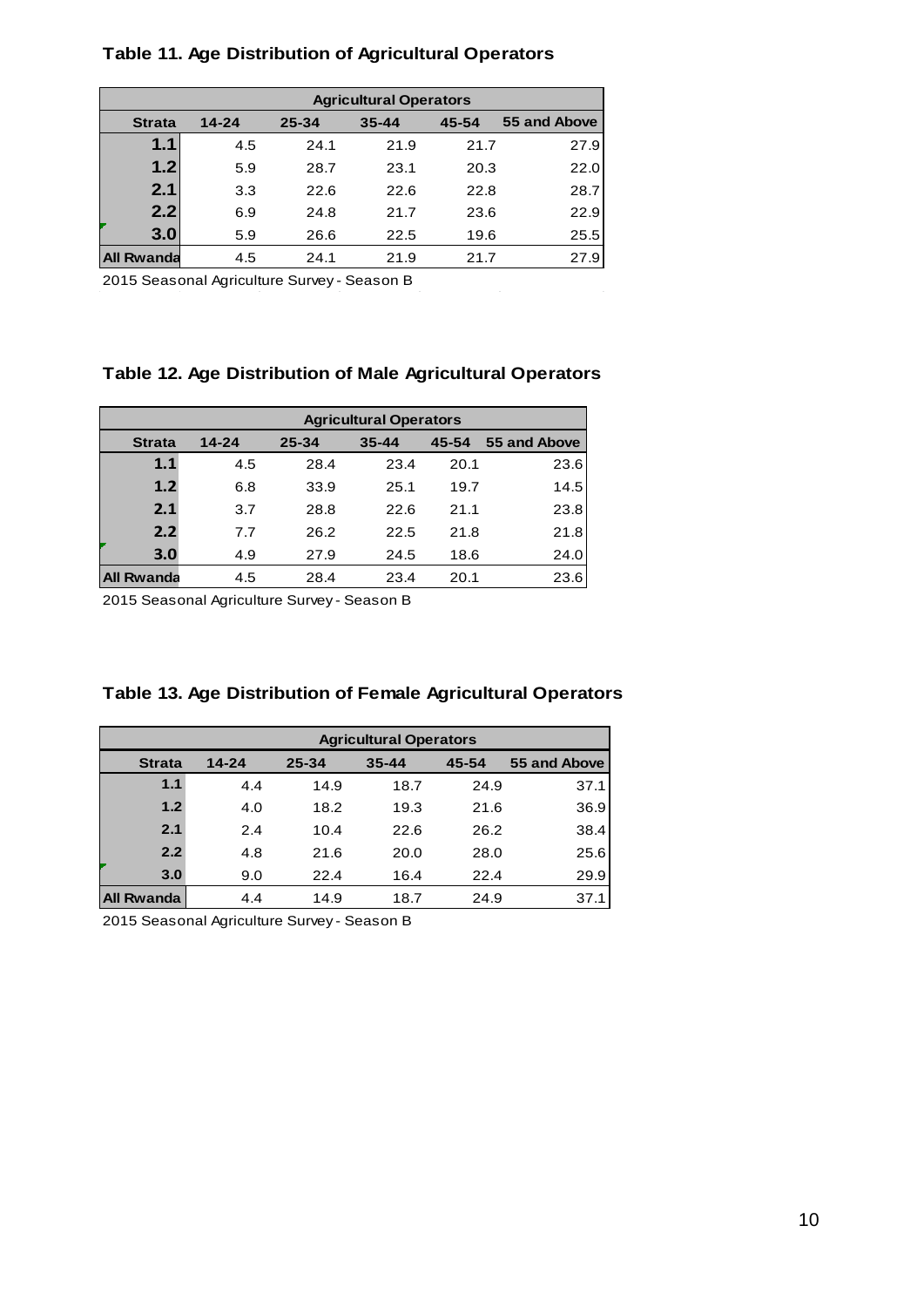#### **Table 14. Education Level of Agricultural Operators by Stratum (%)**

|               | <b>Agricultural Operators</b>                               |     |     |      |     |  |
|---------------|-------------------------------------------------------------|-----|-----|------|-----|--|
| <b>Strata</b> | No educati Total<br>Tertiary<br>Secondary<br><b>Primary</b> |     |     |      |     |  |
| 1.1           | 65.3                                                        | 6.0 | 0.8 | 27.8 | 100 |  |
| 1.2           | 60.2                                                        | 7.8 | 1.9 | 30.2 | 100 |  |
| 2.1           | 65.7                                                        | 5.5 | 0.8 | 27.9 | 100 |  |
| 2.2           | 75.4                                                        | 4.3 | 0.5 | 19.9 | 100 |  |
| 3.0           | 71.2                                                        | 5.5 | 0.7 | 22.5 | 100 |  |
| All Rwanda    | 65.3                                                        | 6.0 | 0.8 | 27.8 | 100 |  |

2015 Seasonal Agriculture Survey - Season B

#### **Table 15. Education level of Male Agricultural Operators (%)**

|                   | <b>Agricultural Operators</b>                                      |     |     |      |     |  |
|-------------------|--------------------------------------------------------------------|-----|-----|------|-----|--|
| <b>Strata</b>     | No educati Total<br>Tertiary<br><b>Secondary</b><br><b>Primary</b> |     |     |      |     |  |
| 1.1               | 71.5                                                               | 6.4 | 1.1 | 21.0 | 100 |  |
| 1.2               | 69.8                                                               | 9.1 | 2.8 | 18.2 | 100 |  |
| 2.1               | 68.4                                                               | 5.9 | 1.2 | 24.5 | 100 |  |
| 2.2               | 79.9                                                               | 3.0 | 0.3 | 16.8 | 100 |  |
| 3.0               | 74.5                                                               | 6.9 | 1.0 | 17.6 | 100 |  |
| <b>All Rwanda</b> | 71.4                                                               | 6.4 | 0.0 | 21.0 | 100 |  |

2015 Seasonal Agriculture Survey - Season B

| Table 16. Education Level of Female Agricultural Operators (%) |  |  |
|----------------------------------------------------------------|--|--|
|                                                                |  |  |

|               | <b>Agricultural Operators</b>                                      |     |     |      |     |  |
|---------------|--------------------------------------------------------------------|-----|-----|------|-----|--|
| <b>Strata</b> | No educati Total<br><b>Tertiary</b><br>Secondary<br><b>Primary</b> |     |     |      |     |  |
| 1.1           | 52.2                                                               | 5.2 | 0.3 | 42.4 | 100 |  |
| 1.2           | 40.9                                                               | 5.1 | 0.0 | 54.0 | 100 |  |
| 2.1           | 60.4                                                               | 4.9 | 0.0 | 34.8 | 100 |  |
| 2.2           | 64.8                                                               | 7.2 | 0.8 | 27.2 | 100 |  |
| 3.0           | 61.2                                                               | 1.5 | 0.0 | 37.3 | 100 |  |
| All Rwanda    | 52.2                                                               | 5.2 | 0.3 | 42.3 | 100 |  |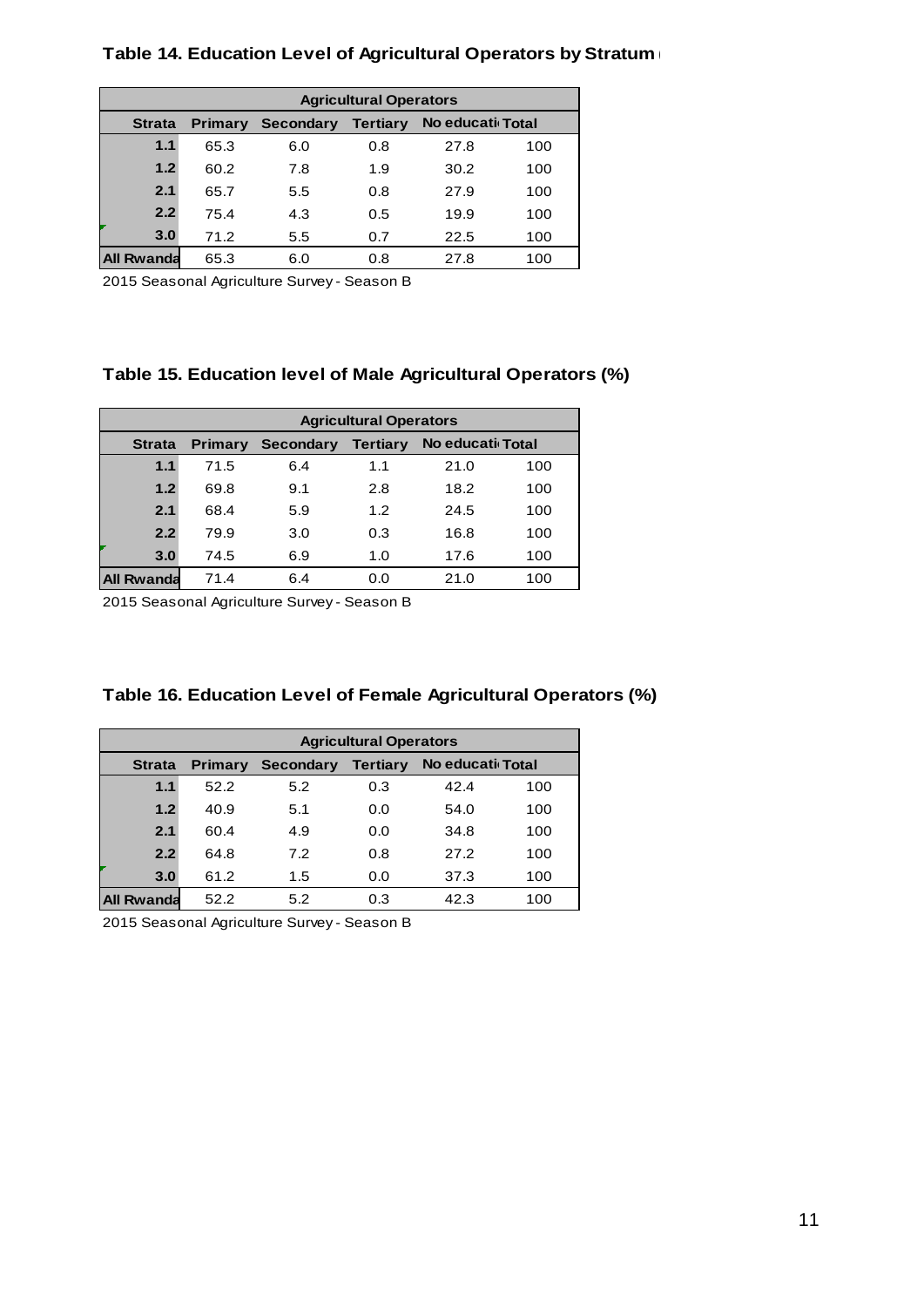#### **Table 17. Average Size of Tract by Stratum**

| <b>Strata</b> | Average (Ha) |
|---------------|--------------|
| 1.1           | 0.22         |
| 1.2           | 0.18         |
| 2.1           | 0.18         |
| 2.2           | 0.13         |
| 3.0           | 2.12         |
| Total         | 0.23         |

2015 Seasonal Agriculture Survey - Season B

### **Table 18. Share of Pure and Mixed Crop Agricultural Land (%)**

|                          | <b>Strata</b>     | <b>Pure Crop</b><br>Land | <b>Mixed</b><br><b>Crop Land</b> | <b>Total</b> |
|--------------------------|-------------------|--------------------------|----------------------------------|--------------|
|                          | 1.1               | 21.4                     | 78.6                             | 100          |
| Agricultura<br>Operators | 1.2               | 61.0                     | 39.0                             | 100          |
|                          | 2.1               | 47.8                     | 52.2                             | 100          |
|                          | 2.2               | 68.0                     | 32.0                             | 100          |
|                          | 3.0               | 28.8                     | 71.2                             | 100          |
|                          | <b>All Rwanda</b> | 23.7                     | 76.3                             | 100          |
| LSF                      |                   | 75.4                     | 24.6                             | 100          |

2015 Seasonal Agriculture Survey - Season B

#### **Table 19. Users of Organic Fertilizers (%)**

|                                             | Strata            | <b>Used</b><br>organic<br>fertilizers |
|---------------------------------------------|-------------------|---------------------------------------|
| <b>Agricultur</b><br>al<br><b>Operators</b> | 1.1               | 43.2                                  |
|                                             | 1.2               | 48.6                                  |
|                                             | 2.1               | 39.8                                  |
|                                             | 2.2               | 14.8                                  |
|                                             | 3.0               | 14.3                                  |
|                                             | <b>All Rwanda</b> | 43.1                                  |
| <b>LSF</b>                                  |                   | 42.3                                  |

2015 Seasonal Agriculture Survey - Season B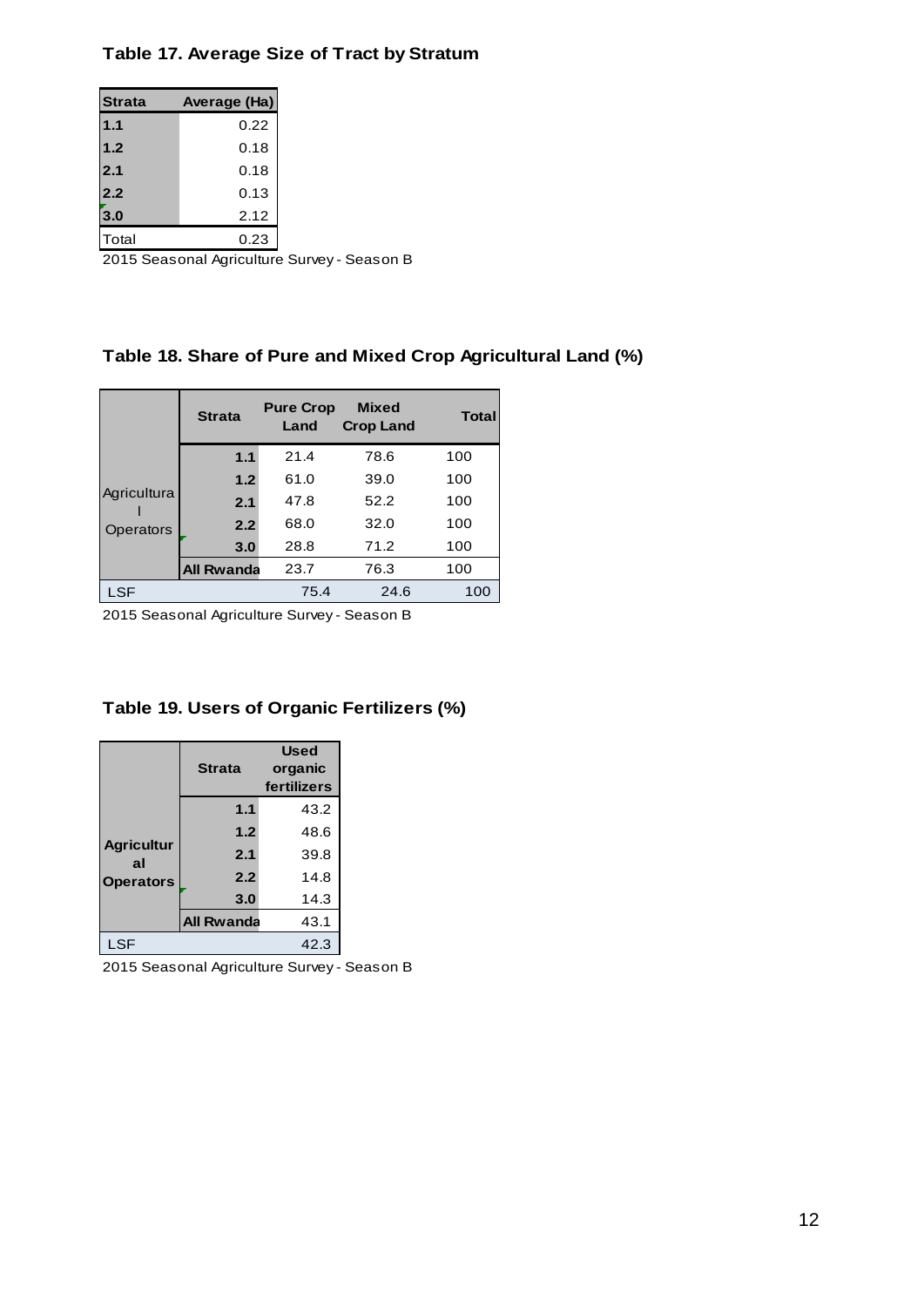#### **Table 20. Use of Inorganic Fertilizer (%)**

|                     | <b>Strata</b>     | <b>Used</b><br>inorganic<br>fertilizers |  |
|---------------------|-------------------|-----------------------------------------|--|
|                     | 1.1               | 14.2                                    |  |
| <b>Agricultural</b> | 1.2               | 62.4                                    |  |
|                     | 2.1               | 17.9                                    |  |
| <b>Operators</b>    | 2.2               | 58.4                                    |  |
|                     | 3.0               | 3.3                                     |  |
|                     | <b>All Rwanda</b> | 14.6                                    |  |
| <b>LSF</b><br>51.5  |                   |                                         |  |

2015 Seasonal Agriculture Survey - Season B

#### **Table 21. Users of Inorganic Fertilizers by Type and by Stratum (%)**

|                         | <b>Strata</b>     | <b>NPK</b> | <b>UREA</b> | <b>UREA</b><br>(LIQUID)  | <b>DAP</b> | <b>OTHER</b><br><b>Fertilizers</b> | <b>Total</b> |
|-------------------------|-------------------|------------|-------------|--------------------------|------------|------------------------------------|--------------|
|                         | 1.1               | 28.6       | 31.2        | 0.9                      | 39.1       | 0.3                                | 100          |
|                         | 1.2               | 73.6       | 9.1         | 3.5                      | 13.6       | 0.3                                | 100          |
| <b>Agricultur</b><br>al | 2.1               | 15.7       | 34.7        | 5.0                      | 43.0       | 1.7                                | 100          |
| <b>Operators</b>        | 2.2               | 45.7       | 44.6        | 2.0                      | 7.2        | 0.4                                | 100          |
|                         | 3.0               | 8.3        | 16.7        | $\overline{\phantom{0}}$ | 66.7       | 8.3                                | 100          |
|                         | <b>All Rwanda</b> | 29.6       | 30.8        | 1.0                      | 38.2       | 0.3                                | 100          |
| <b>LSF</b>              |                   | 31.4       | 35.4        | 1.1                      | 25.1       | 6.9                                | 100          |

2015 Seasonal Agriculture Survey - Season B

| Table 22. Agricultural Operators by Type of Seeds Used (%) |  |  |  |  |  |  |  |  |
|------------------------------------------------------------|--|--|--|--|--|--|--|--|
|------------------------------------------------------------|--|--|--|--|--|--|--|--|

|                         | <b>Strata</b>     | Traditional<br>seeds | Improved<br>seeds |  |  |
|-------------------------|-------------------|----------------------|-------------------|--|--|
|                         | 1.1               | 88.4                 | 11.6              |  |  |
|                         | 1.2               | 85.6                 | 14.4              |  |  |
| <b>Agricultur</b><br>al | 2.1               | 89.9                 | 10.1              |  |  |
| <b>Operators</b>        | 2.2               | 89.7                 | 10.3              |  |  |
|                         | 3.0               | 98.5                 | 1.5               |  |  |
|                         | <b>All Rwanda</b> | 88.4                 | 11.6              |  |  |
| <b>LSF</b>              |                   | 60.2                 | 39.8              |  |  |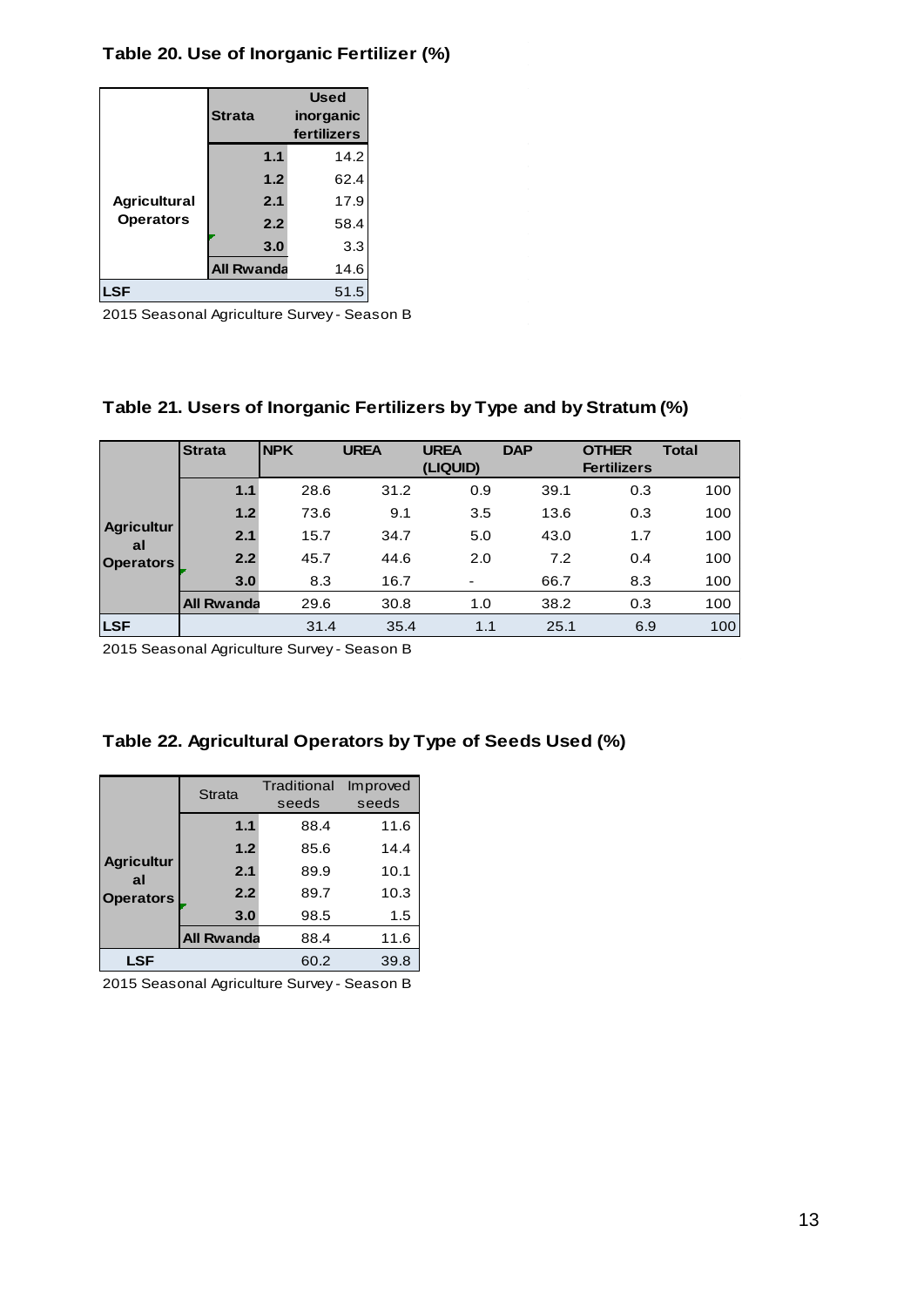#### **Table 23. Agricultural Operators and Large Scale Farmers Practising Irrigation (%)**

|                     | <b>Strata</b>     | <b>Practised Irrigation</b> |
|---------------------|-------------------|-----------------------------|
|                     | 1.1               | 1.3                         |
|                     | 1.2               |                             |
| <b>Agricultural</b> | 2.1               | 10.0                        |
| <b>Operators</b>    | 2.2               | 61.4                        |
|                     | 3.0               | 2.9                         |
|                     | <b>All Rwanda</b> | 1.5                         |
| LSF                 |                   | 28.4                        |

2015 Seasonal Agriculture Survey - Season B

#### **Table 24. Agricultural Operators and LSF by Type of Irrigation Practised (%)**

|                               | <b>Strata</b>     | <b>Pumps/tube</b><br>wells/irrigatio<br>n machines | <b>Watering</b><br>can | Water<br>channels | <b>Others</b>            | <b>Total</b> |
|-------------------------------|-------------------|----------------------------------------------------|------------------------|-------------------|--------------------------|--------------|
|                               | 1.1               | 13.2                                               | 67.9                   | 3.8               | 15.1                     | 100          |
| <b>Agricultural Operators</b> | 1.2               | ۰                                                  | ۰                      | ٠                 | $\overline{\phantom{a}}$ | 100          |
|                               | 2.1               | 5.8                                                | 67.3                   | 5.8               | 21.2                     | 100          |
|                               | 2.2               | $\blacksquare$                                     | 8.5                    | 90.4              | 1.1                      | 100          |
|                               | 3.0               | 37.5                                               | 62.5                   |                   | ٠                        | 100          |
|                               | <b>All Rwanda</b> | 11.8                                               | 63.7                   | 10.0              | 14.5                     | 100          |
| <b>LSF</b>                    |                   | 18.0                                               | 18.0                   | 59.0              | 4.9                      | 100          |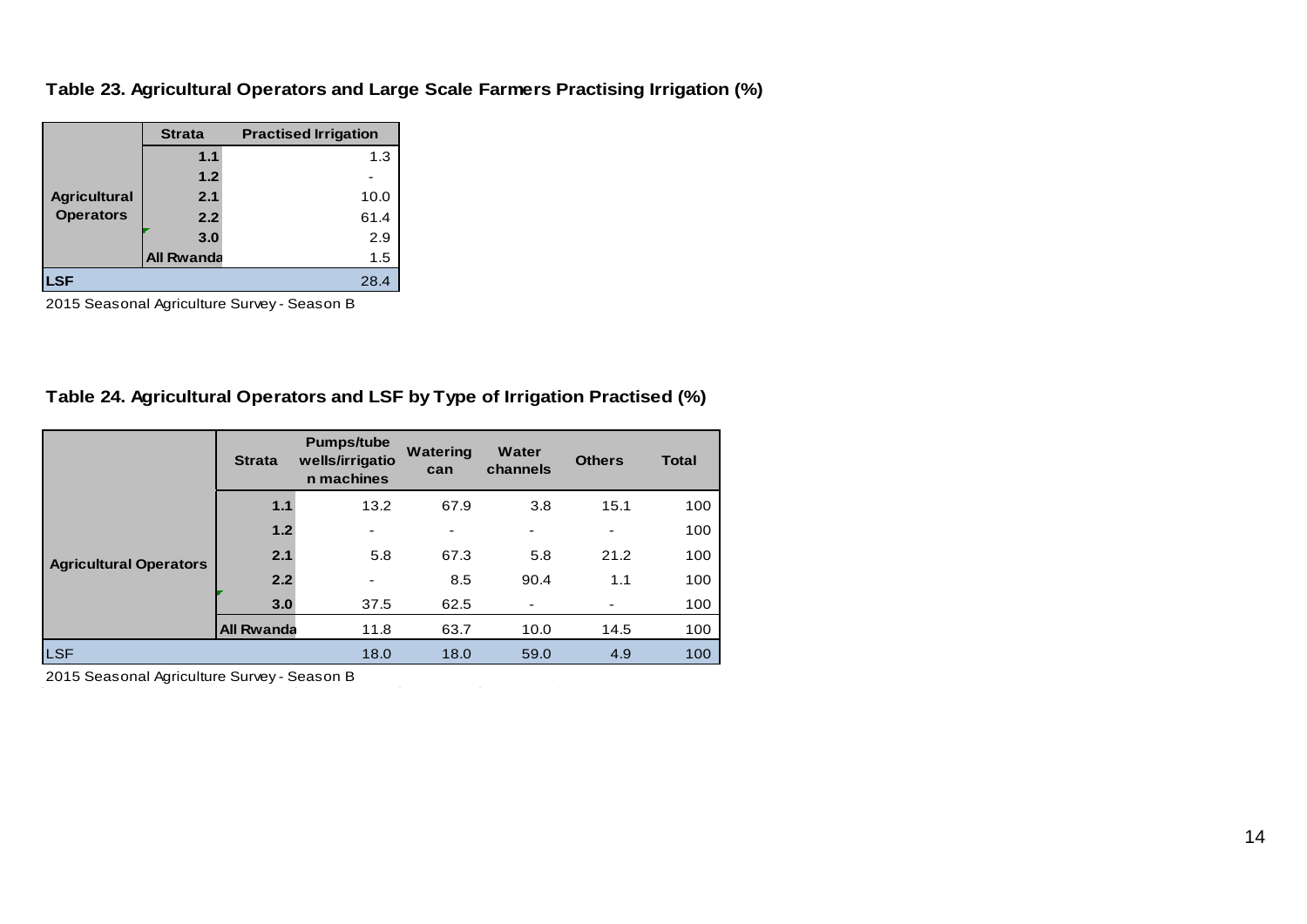#### **Table 25. Anti-erosive Activities by Agricultural Operators and Large Scale Farmers (%)**

|                               | <b>Strata</b> | <b>Practised Anti-erosion</b> |
|-------------------------------|---------------|-------------------------------|
|                               | 1.1           | 64.9                          |
|                               | 1.2           | 83.7                          |
| <b>Agricultural Operators</b> | 2.1           | 72.5                          |
|                               | 2.2           | 84.4                          |
|                               | 3.0           | 10.1                          |
|                               | All Rwanda    | 65.2                          |
| ∟SF                           |               | 53.1                          |

2015 Seasonal Agriculture Survey - Season B

#### **Table 26. Anti-erosive Activities by Agricultural Operators and LSF (%)**

|                               | ata<br>ဖ          | <b>Ditches</b> | ees                      | ರಾ<br>raciı<br>adical<br>둡 | ogressi<br>cing | rasses<br>$\mathbf{C}$ | සී<br>ater<br>。 | Mulching | eds<br>മ | ត្ថ                      | $\sigma$ |
|-------------------------------|-------------------|----------------|--------------------------|----------------------------|-----------------|------------------------|-----------------|----------|----------|--------------------------|----------|
|                               | $1.1$             | 9.3            | 2.9                      | 4.9                        | 10.5            | 68.3                   | 0.4             | 1.0      | 2.7      | 0.0                      | 100      |
| <b>Agricultural Operators</b> | $1.2$             | 13.3           | 1.5                      | 2.5                        | 0.4             | 24.9                   | 0.0             | ٠        | 57.4     | -                        | 100      |
|                               | 2.1               | 1.9            | 0.4                      | 0.1                        | 0.1             | 25.3                   | 43.8            | 0.4      | 27.9     | $\overline{\phantom{0}}$ | 100      |
|                               | 2.2               | 0.2            | $\overline{\phantom{0}}$ | 1.5                        | 0.1             | 4.6                    | 70.0            | 0.6      | 18.9     | 4.1                      | 100      |
|                               | 3.0               | 15.6           | 9.4                      | ۰                          | ۰               | 48.2                   | ۰               | 23.2     | 2.2      | 1.4                      | 100      |
|                               | <b>All Rwanda</b> | 9.2            | 2.8                      | 4.8                        | 10.3            | 67.3                   | 1.2             | 1.0      | 3.4      | 0.1                      | 100      |
| <b>LSF</b>                    |                   | 18.9           | 7.6                      | 8.5                        | 4.2             | 28.0                   | 13.7            | 15.1     | 3.6      | 0.4                      | 100      |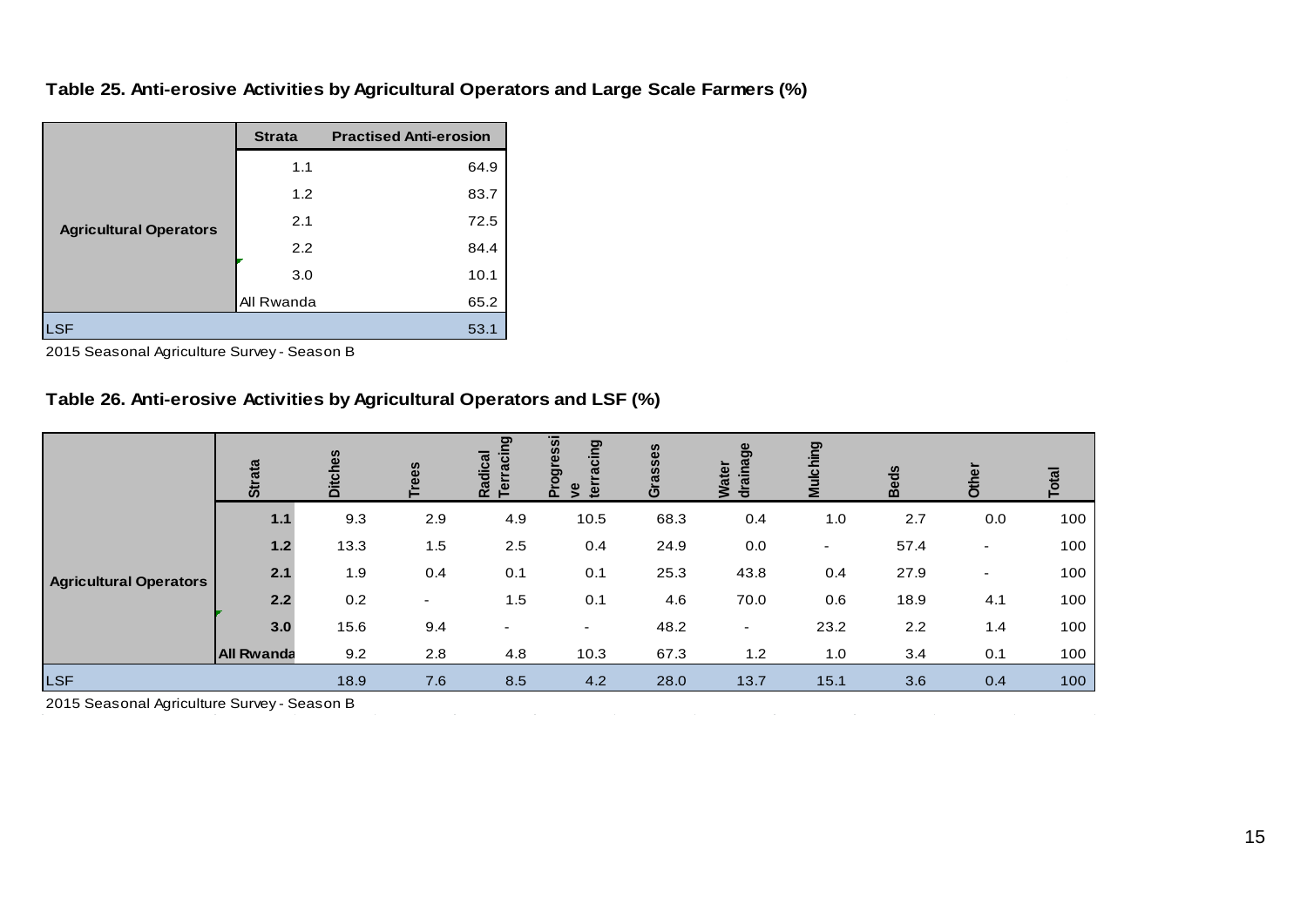**Table 27. Agricultural Operators and LSF using Pesticide (%)**

|                     |        | <b>Strata Used Pesticides</b> |  |  |  |  |
|---------------------|--------|-------------------------------|--|--|--|--|
| <b>Agricultural</b> | 1.1    | 7.6                           |  |  |  |  |
|                     | 1.2    | 67.0                          |  |  |  |  |
|                     | 2.1    | 9.8                           |  |  |  |  |
| <b>Operators</b>    | 2.2    | 36.5                          |  |  |  |  |
|                     | 3.0    | 2.6                           |  |  |  |  |
|                     | Rwanda | 7.9                           |  |  |  |  |
| ILSF<br>32.9        |        |                               |  |  |  |  |

2015 Seasonal Agriculture Survey - Season B

# **Table 28**.**Type of Pesticide used by Agricultural operators and LSF**

|                         | <b>Strate</b>     | $\Omega$<br>Щ | $\overline{\alpha}$ $\Box$ | ш<br>IMET<br><b>DAT</b><br>$\Omega$<br>H | $\alpha$<br>ш<br>≖<br>ய<br>$\bar{z}$<br>ပ | URSI<br>$\tilde{\mathbf{z}}$<br>$\Omega$<br>$\mathbf{m}$ | 田<br>Ĕ<br>ᆍ<br>က္ယ<br>DE<br>O<br>$\Omega$ | Total |
|-------------------------|-------------------|---------------|----------------------------|------------------------------------------|-------------------------------------------|----------------------------------------------------------|-------------------------------------------|-------|
|                         | 11                | 44.6          | 7.0                        | 7.3                                      | 32.5                                      | 0.5                                                      | 8.1                                       | 100   |
|                         | 12                | 45.2          | 31.5                       | 19.6                                     | 3.5                                       | $\overline{\phantom{a}}$                                 | 0.1                                       | 100   |
| <b>Agricultur</b><br>al | 21                | 11.9          | 4.5                        | 22.4                                     | 49.3                                      | 1.5                                                      | 10.4                                      | 100   |
| <b>Operators</b>        | 22                | 5.0           | ۰                          | 3.3                                      | 57.4                                      | 0.4                                                      | 33.9                                      | 100   |
|                         | 30                | 16.7          | ٠                          | 25.0                                     | 41.7                                      |                                                          | 16.7                                      | 100   |
|                         | <b>All Rwanda</b> | 43.8          | 8.8                        | 8.4                                      | 30.7                                      | 0.5                                                      | 7.7                                       | 100   |
| <b>LSF</b>              |                   | 16.1          | 8.0                        | 5.8                                      | 38.7                                      | 2.9                                                      | 28.5                                      | 100   |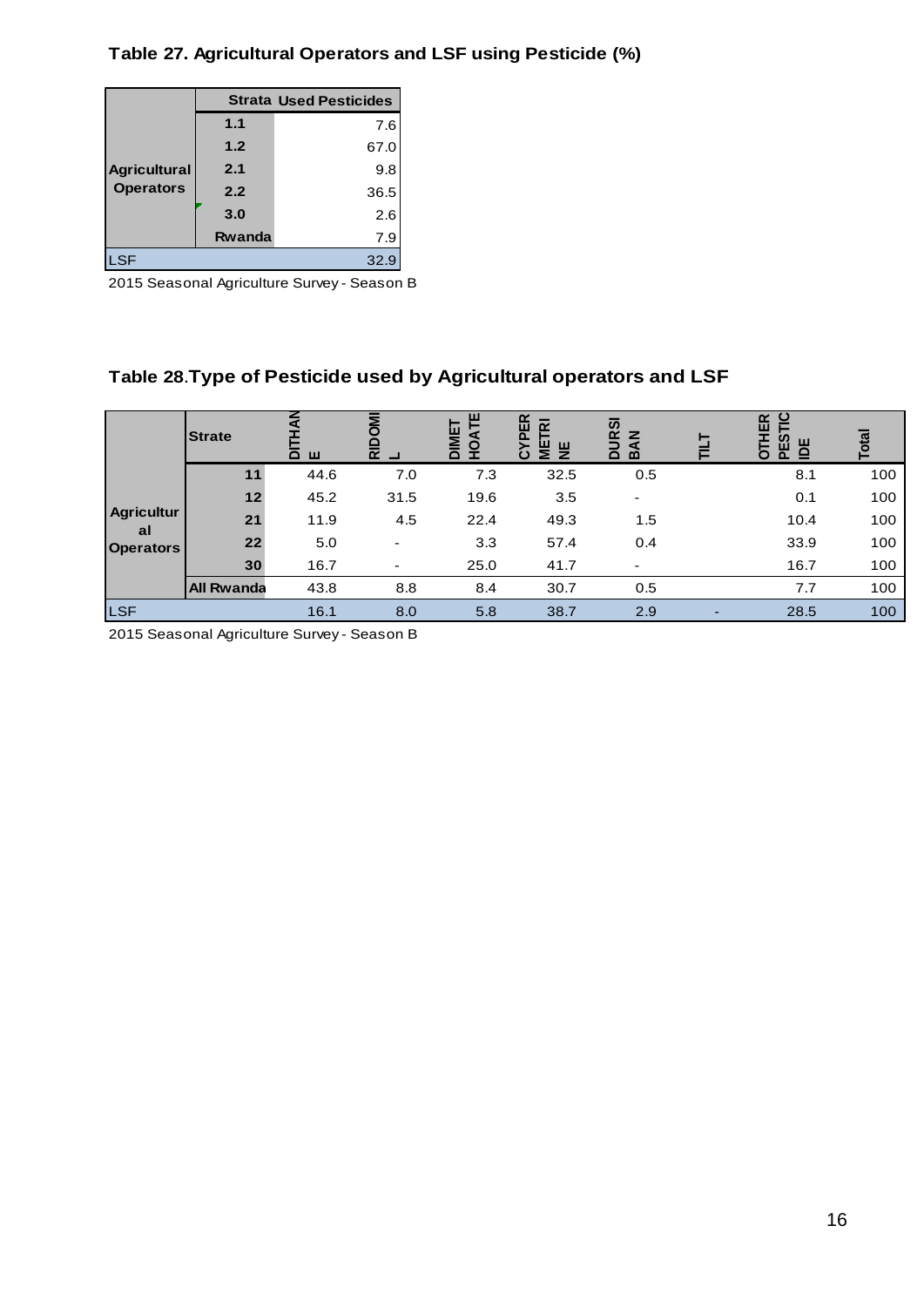## **Table 29. Use of Production by Agricultural Operators (%)**

|                                                 | <b>Sold</b>   | <b>Stored</b>           | Autoconsu<br>mption | hired labour<br>wage for<br>Used as | Farm rent<br>Used as                               | Gift to Other<br>Offered as | Exchanged<br>with other<br>things                  | Used as<br>seeds            | Used as<br>fodder                                  | Damaged          | Used in any<br>other way | Total        |
|-------------------------------------------------|---------------|-------------------------|---------------------|-------------------------------------|----------------------------------------------------|-----------------------------|----------------------------------------------------|-----------------------------|----------------------------------------------------|------------------|--------------------------|--------------|
| <b>Maize</b>                                    | 8.0           | $\cdot$ 1               | 85.0                | $\cdot$ 3                           | $\cdot$ 3                                          | 2.0                         | $\cdot$ 1                                          | 3.9                         | $\cdot$ .2                                         | .0               | $\cdot$ .2               | 100          |
| <b>Paddy rice</b>                               | 70.9          | $\overline{0}$          | 24.1                | .9                                  | $\cdot$ 1                                          | 1.7                         | .1                                                 | 2.2                         | $\overline{\mathbf{0}}$                            | 0.0              | $\cdot$ 1                | 100          |
| Sorghum                                         | 32.2          | 1.4                     | 54.0                | .4                                  | .5                                                 | 4.0                         | $\cdot$ 1                                          | 7.1                         | .1                                                 | .1               | 0.0                      | 100          |
| Wheat                                           | 32.4          | .0                      | 52.1                | .0                                  | .0                                                 | 4.3                         | 0.0                                                | 11.1                        | 0.                                                 | .0               | $\cdot$ 1                | 100          |
| <b>Other cereals</b>                            | 30.0          | .0                      | 50.0                | .0                                  | .0                                                 | .0                          | $\overline{\mathbf{0}}$                            | 20.0                        | 0.5                                                | 0.0              | 0.0                      | 100          |
| <b>Bush beans</b>                               | 12.4          | $\cdot$ 3               | 73.2                | .5                                  | .2                                                 | 1.9                         | $\cdot$                                            | 11.1                        | $\overline{\mathbf{0}}$                            | .0               | .1                       | 100          |
| <b>Climbing beans</b>                           | 9.1           | $\cdot$ 3               | 72.6                | $\overline{2}$                      | .1                                                 | 3.2                         | .1                                                 | 14.4                        | 0.                                                 | .1               | 0.0                      | 100          |
| <b>Peas</b><br>Other legumes & pulses           | 11.1<br>.0    | .0<br>$\overline{0}$ .  | 73.9<br>100.0       | 0.5<br>0.5                          | $\overline{\mathbf{0}}$<br>$\overline{\mathbf{0}}$ | .5<br>.0                    | $\cdot$ 1                                          | 14.4                        | $\overline{\mathbf{0}}$<br>0.5                     | 0.5<br>0.0       | 0.0                      | 100<br>100   |
| Cassava                                         | 15.5          | .2                      | 80.0                | .7                                  | $\cdot$ 3                                          | 2.9                         | $\overline{\mathbf{0}}$<br>$\overline{\mathbf{0}}$ | .0<br>.0                    | .1                                                 | $\overline{2}$   | 0.0<br>$\cdot$ 1         | 100          |
| <b>Irish potatoes</b>                           | 21.7          | $\cdot$ 1               | 62.5                | .5                                  | 0.                                                 | 3.1                         | $\cdot$ 1                                          | 11.8                        | 0.                                                 | $\overline{2}$   | 0.0                      | 100          |
| <b>Sweet potatoes</b>                           | 13.2          | 0.                      | 80.3                | 1.0                                 | $\overline{2}$                                     | 3.3                         | .1                                                 | 0.0                         | 1.8                                                | .1               | 0.0                      | 100          |
| <b>Tomotoes</b>                                 | 72.2          | 0.                      | 18.6                | $\cdot$ 1                           | .0                                                 | 6.9                         | .0                                                 | .5                          | $\overline{\mathbf{0}}$                            | 1.7              | 0.0                      | 100          |
| White cabbage                                   | 58.8          | 0.                      | 36.2                | .5                                  | .0                                                 | 4.1                         | 0.0                                                | .0                          | $\cdot 3$                                          | $\cdot$ 0        | 0.0                      | 100          |
| <b>Flower cabage</b>                            | .0            | .0                      | 50.0                | .0                                  | .0                                                 | 50.0                        | 0.0                                                | .0                          | 0.0                                                | .0               | 0.0                      | 100          |
| <b>Onions</b>                                   | 62.0          | 4.0                     | 24.7                | .0                                  | .0                                                 | 2.3                         | 0.0                                                | 7.1                         | $\overline{\mathbf{0}}$                            | .0               | 0.0                      | 100          |
| <b>Carrots</b>                                  | 67.2          | .0                      | 30.1                | .0                                  | .0                                                 | 2.7                         | 0.                                                 | $\overline{0}$              | 0.                                                 | .0               | 0.0                      | 100          |
| Eggplant                                        | 45.7          | 0.                      | 48.1                | .0                                  | .0                                                 | 6.0                         | $\overline{\mathbf{0}}$                            | $\cdot$ 1                   | 0.5                                                | 0.0              | 0.0                      | 100          |
| <b>Cooking Bananas</b>                          | 19.0          | 0.0                     | 77.2                | .6                                  | $\cdot$ 1                                          | 2.2                         | $\cdot$ 1                                          | .0                          | $\overline{\mathbf{0}}$                            | .3               | .5                       | 100          |
| <b>Dessert banana</b><br><b>Banana for beer</b> | 59.6<br>70.2  | 0.0<br>0.0              | 38.4<br>26.9        | 0.5<br>0.0                          | .0<br>0.                                           | 1.2<br>2.5                  | $\cdot$ .2<br>$\overline{\mathbf{0}}$              | 0.0<br>0.0                  | $\overline{\mathbf{0}}$<br>$\overline{\mathbf{0}}$ | .0<br>$\cdot$ .2 | .6<br>$\cdot$ 1          | 100<br>100   |
| Pineapple                                       | 29.2          | 0.0                     | 63.9                | .0                                  | .0                                                 | 2.5                         | .0                                                 | .0                          | 0.5                                                | 0.5              | 4.3                      | 100          |
| <b>Avocado</b>                                  | 51.2          | 0.                      | 43.3                | 0.5                                 | .0                                                 | 5.5                         | 0.0                                                | .0                          | 0.                                                 | .0               | 0.0                      | 100          |
| <b>Passion fruits</b>                           | 84.7          | 0.                      | 12.0                | 0.                                  | 0.                                                 | 2.9                         | $\overline{\mathbf{0}}$                            | $\overline{0}$              | 0.                                                 | .4               | 0.0                      | 100          |
| Soya beans                                      | 10.5          | .1                      | 73.5                | $\overline{2}$                      | $\cdot$ .2                                         | 1.3                         | $\cdot$ 3                                          | 13.8                        | 0.                                                 | .0               | $\cdot$ 1                | 100          |
| <b>Ground nuts</b>                              | 16.5          | 1.2                     | 60.2                | .1                                  | .0                                                 | 1.1                         | .0                                                 | 20.8                        | 0.                                                 | .0               | .0                       | 100          |
| sun flower<br>coffee                            | 6.4           | .4                      | 82.2                | .0                                  | .0                                                 | .8                          | 0.0                                                | 10.2                        | 0.0                                                | 0.0              | .0                       | 100          |
| <b>Pyrethrum</b>                                | 99.4<br>100.0 | .0<br>.0                | $\cdot$ 3<br>.0     | .0<br>.0                            | 0.0<br>.0                                          | $\cdot$ 3<br>.0             | 0.0<br>.0                                          | .0<br>.0                    | 0.0<br>0.0                                         | 0.0<br>.0        | .0<br>.0                 | 100<br>100   |
| <b>Sweet pepper</b>                             | 73.3          | 0.0                     | 21.2                | 0.0                                 | 0.0                                                | 3.8                         | 0.0                                                | 1.8                         | 0.0                                                | .0               | .0                       | 100          |
| <b>Pepper</b>                                   | 92.3          | .0                      | 2.1                 | .0                                  | 0.0                                                | 4.2                         | .0                                                 | .0                          | .0                                                 | 1.4              | .0                       | 100          |
| <b>Amaranths</b><br>Celery                      | 43.4<br>98.0  | 1.3                     | 50.4                | 0.0                                 | .0                                                 | 4.5                         | $\cdot$                                            | .0                          | 0.0                                                | .2               | .0                       | 100          |
| <b>Small red beans</b>                          | .0            | .0<br>0.0               | .0<br>50.0          | .0<br>.0                            | .0<br>.0                                           | 2.0<br>.0                   | .0<br>0.0                                          | .0<br>50.0                  | .0<br>.0                                           | .0<br>.0         | .0<br>.0                 | 100<br>100   |
| <b>Sugar beet</b>                               | 93.3          | 0.                      | 6.8                 | .0                                  | .0                                                 | .0                          | 0.0                                                | .0                          | .0                                                 | 0.0              | 0.0                      | 100          |
| Garlic                                          | 56.9          | $\overline{\mathbf{0}}$ | 7.3                 | .0                                  | .0                                                 | .0                          | .0                                                 | .0                          | .0                                                 | .0               | 35.8 100                 |              |
| <b>Leeks</b><br><b>French beans</b>             | 42.7<br>43.2  | $\cdot$<br>.0           | 57.3<br>54.1        | .0<br>.0                            | .0<br>.0                                           | 0.0<br>2.7                  | .0<br>.0                                           | $\cdot$<br>$\overline{0}$ . | .0<br>.0                                           | $\cdot$<br>.0    | $\cdot$<br>.0            | 100<br>100   |
| Napia grass                                     | 25.0          | .0                      | .0                  | .0                                  | .0                                                 | .0                          | .0                                                 | $\cdot$                     | 3.8                                                | .0               | 71.3                     | 100          |
| <b>Sugar cane</b>                               | 54.9          | .0                      | 37.5                | .0                                  | .0                                                 | 6.8                         | .0                                                 | .0                          | .0                                                 | .8               | .0                       | 100          |
| <b>Fodder crop</b>                              | 4.0           | .5                      | .0                  | .0                                  | .0                                                 | 1.1                         | 1.6                                                | 1.9                         | 90.8                                               | .0               | . 1                      | 100          |
| <b>Mango</b><br>Papaya                          | 38.8<br>50.0  | .0<br>.0                | 60.4<br>50.0        | .0<br>.0                            | .0<br>.0                                           | .9<br>.0                    | .0<br>.0                                           | .0<br>$\cdot$               | .0<br>.0                                           | .0<br>.0         | .0                       | 100<br>.0100 |
| <b>Tree tomato</b>                              | 65.5          | .0                      | 24.2                | .0                                  | .0                                                 | $\cdot$ 0                   | $\cdot 0$                                          | .0                          | 0.0                                                | .0               | 10.3                     | 100          |
| Orange                                          | 88.0          | .0                      | 10.0                | 0.0                                 | 0.0                                                | 2.0                         | 0.0                                                | .0                          | .0                                                 | .0               | .0                       | 100          |
| Lemon                                           | 70.0          | .0                      | 20.0                | 0.0                                 | .0                                                 | 10.0                        | .0                                                 | .0                          | .0                                                 | .0               | 0.                       | 100          |
| Guava                                           | 60.0          | .0                      | 15.0                | .0                                  | .0                                                 | 5.0                         | $\cdot 0$                                          | .0                          |                                                    | .020.0           | .0                       | 100          |
| <b>Millet</b>                                   | .0            | $\cdot$                 | 90.0                | .0                                  | .0                                                 | $\cdot$ 0                   | .0                                                 | 10.0                        | .0                                                 | .0               | 0.                       | 100          |
| <b>Pumpkins</b>                                 | 18.7          | .0                      | 74.9                | .0                                  | .0                                                 | 6.3                         | $\cdot$                                            | $\cdot$ 1                   | $\cdot$                                            | .0               | .0                       | 100          |
| <b>Cucumber</b>                                 | 100.0         | .0                      | $\cdot$ 0           | 0.0                                 | .0                                                 | .0                          | .0                                                 | .0                          | 0.0                                                | .0               | .0                       | 100          |
| <b>Taro</b>                                     | 8.9           | .0                      | 85.3                | $\cdot$                             | $\cdot$ 1                                          | 2.6                         | .0                                                 | 2.3                         | $\cdot$ 1                                          | $\cdot$ 1        |                          | $.3$ 100     |
| Yams                                            | 11.9          | .0                      | 80.8                | .0                                  | .0                                                 | 2.8                         | 0.0                                                | 4.2                         | 0.0                                                | .0               | $\cdot$ 3                | 100          |
| Other annual vegetables                         | .0            | $\cdot$                 | 91.7                | .0                                  | $\cdot$                                            | 8.3                         | .0                                                 | .0                          | $\cdot$                                            | $\cdot$ 0        | 0.                       | 100          |
| Other seasonal crops                            | 73.3          | $\cdot$                 | 25.0                | .0                                  | .0                                                 | 1.7                         | $\cdot 0$                                          | $\cdot$                     | $\cdot$                                            | .0               |                          | .0100        |
| Other annual crops                              | 42.4          | .0                      | .3                  | .0                                  | 0.                                                 | $\cdot$ 1                   | .0                                                 | $\Omega$                    | .0                                                 | .0               | 57.1 100                 |              |

2015 Seasonal Agriculture Survey - Season B

17